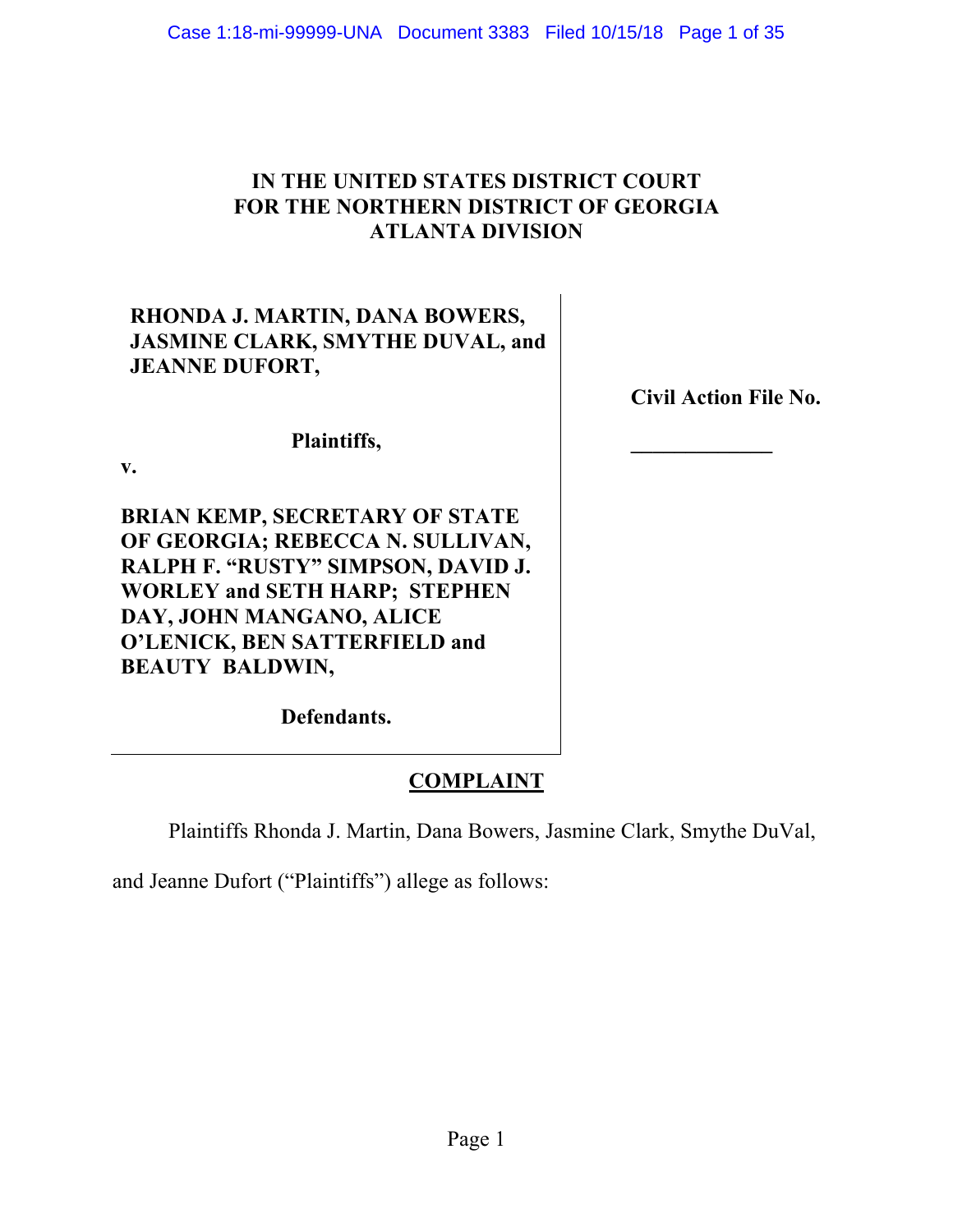#### **INTRODUCTION**

1.

This is a civil rights action for prospective declaratory and injunctive relief brought against Georgia elections officials in their official capacities.

2.

"The right to vote freely for the candidate of one's choice is of the essence of a democratic society, and any restrictions on that right strike at the heart of representative government." *Reynolds v. Sims*, 377 U.S. 533, 555 (1964). The right to vote is a "fundamental political right" that is "preservative of all rights." *Yick Wo v. Hopkins,* 118 U.S. 356, 370 (1886). The right to vote includes "the right of qualified voters within a state to cast their ballots and *have them counted.*" *United States v. Classic,* 313 U.S. 299, 315 (1941) (emphasis added).

#### 3.

The State of Georgia allows any eligible elector to vote by mail ("absentee mail voters" or "mail voters"). Given the highly-publicized dangers associated with voting in person using Georgia's paperless Direct Recording Electronic ("DRE") voting system, applications for paper mail absentee ballots has surged in advance of the 2018 general elections. Democratic, Republican, and Libertarian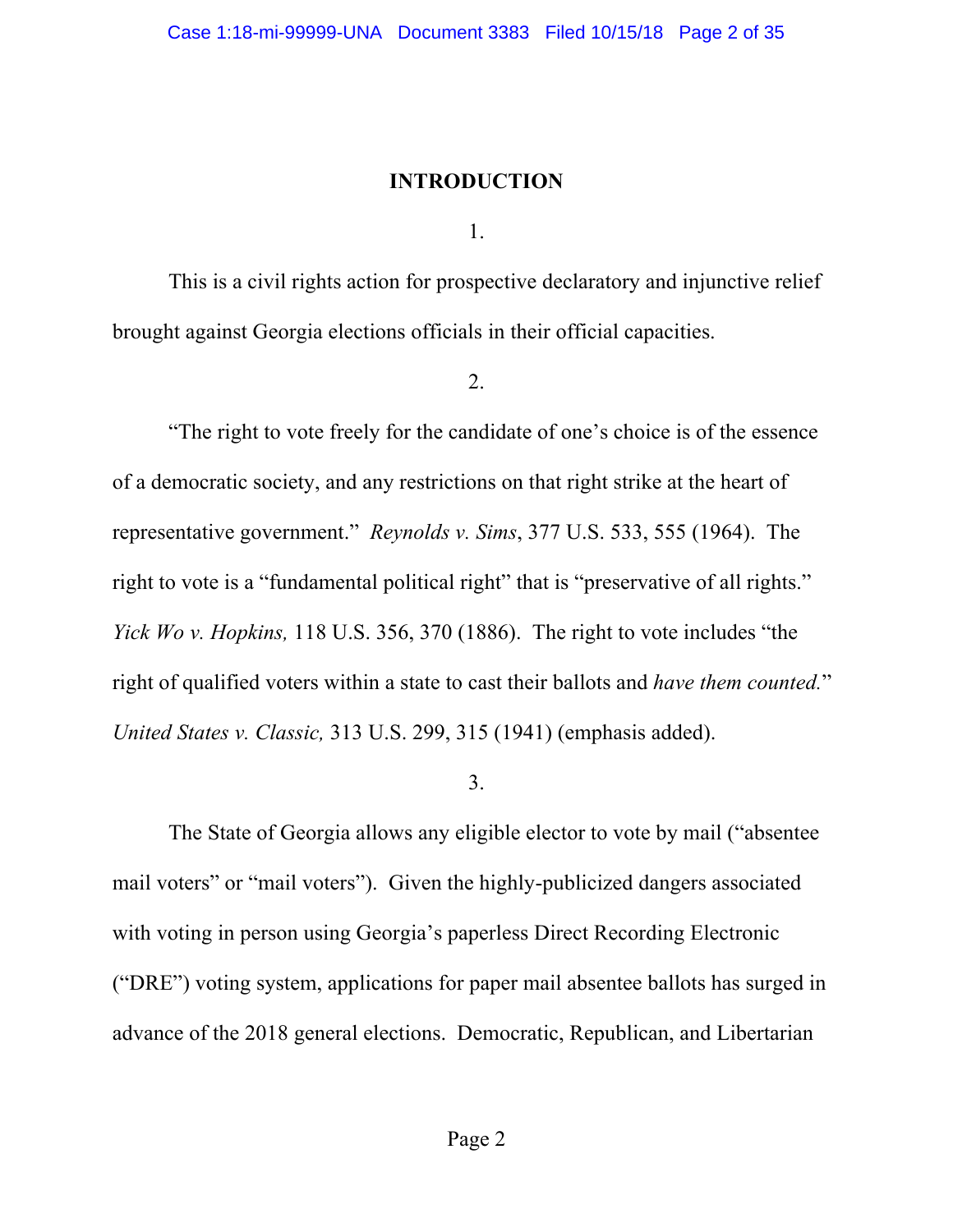gubernatorial candidates are urging Georgia citizens to vote by mail, and the Libertarian Secretary of State candidate is urging the same.

4.

However, the State of Georgia's Election Code creates unusual hardships and risks for voters choosing to vote by mail ballot. The penalty for even the smallest clerical error or a question about the voter's signature is disenfranchisement, with no meaningful opportunity to cure any perceived discrepancy.

5.

Mail ballots are frequently rejected because of a perceived signature discrepancy — a determination that can be made by election staff without signature analysis training on a subjective and arbitrary basis without oversight of supervisors or of authorized pollwatchers appointed by political parties and candidates.

6.

Another common discrepancy is the unintentional voter error of dating the oath with the current date rather than the required date of birth. The consequence of making such an understandable human error is a presumption by the reviewing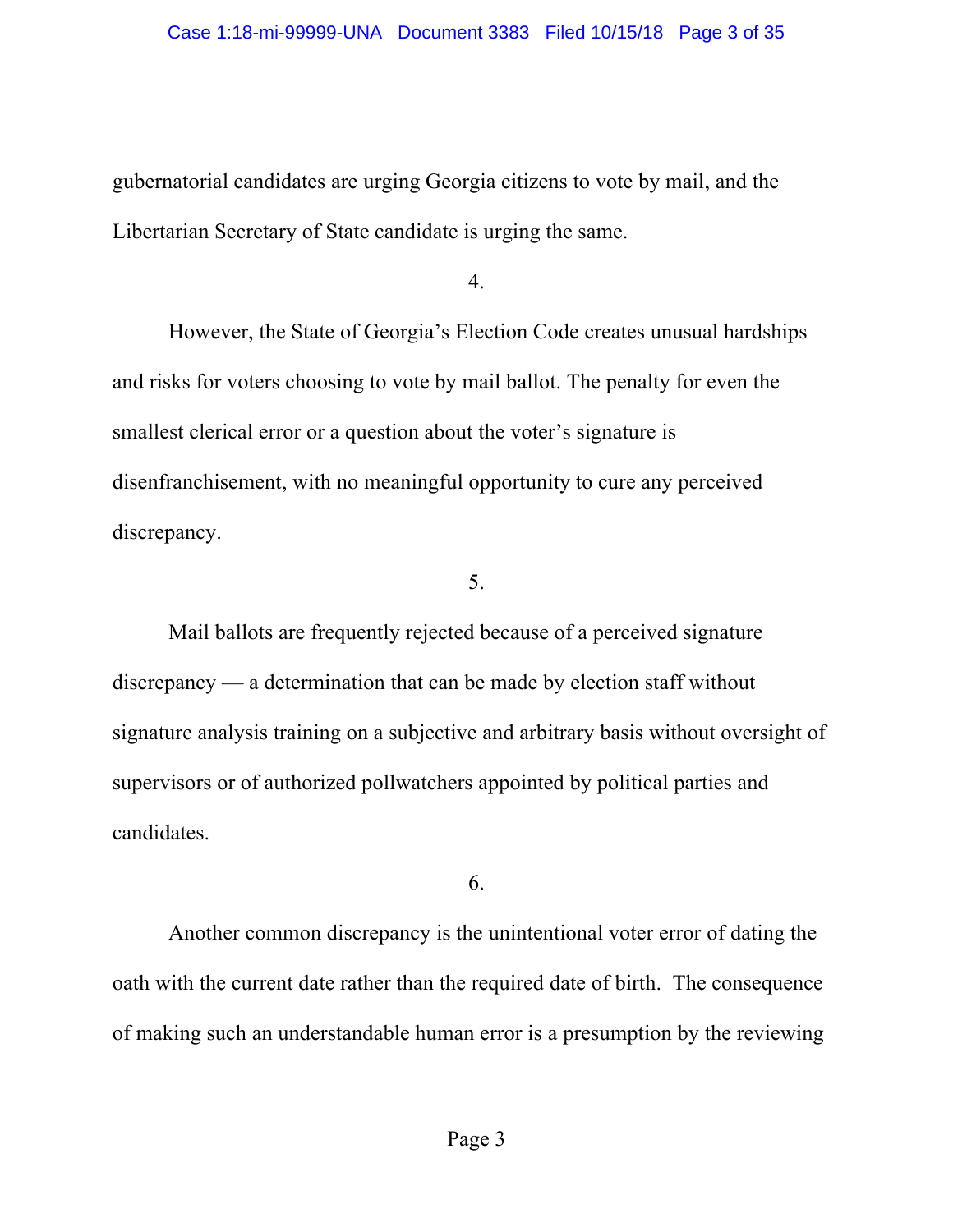official that the vote is fraudulent voter, with the result that the ballot is deemed void.

7.

Further, the State of Georgia, and Gwinnett County in particular, have a history of rejecting an alarmingly high percentage of mail ballots. The MIT Election Data and Science Lab's Election Performance Index ranked Georgia as  $42<sup>nd</sup>$  (8<sup>th</sup> worst) in the nation for high numbers of rejections of mail ballots.<sup>1</sup>

8.

For example, in the 2016 general election, Gwinnett County rejected l,196 of timely received mailed ballots out of the 20,120 timely mailed ballots cast, a 6% rejection rate. In the May 2018 primary, Gwinnett County rejected 8% of timely received mailed ballots. Through October 12, 2018, Gwinnett County has rejected 9.6% of the 4,063 mail ballots received. Morgan County, by contrast, has rejected only 3 mail ballots, or 2.7%, of the 111 mail ballots received. The State's most populous county, Fulton, had rejected no mail ballots as of October 12, 2018.

1

<sup>1</sup> https://elections.mit.edu/#state-GA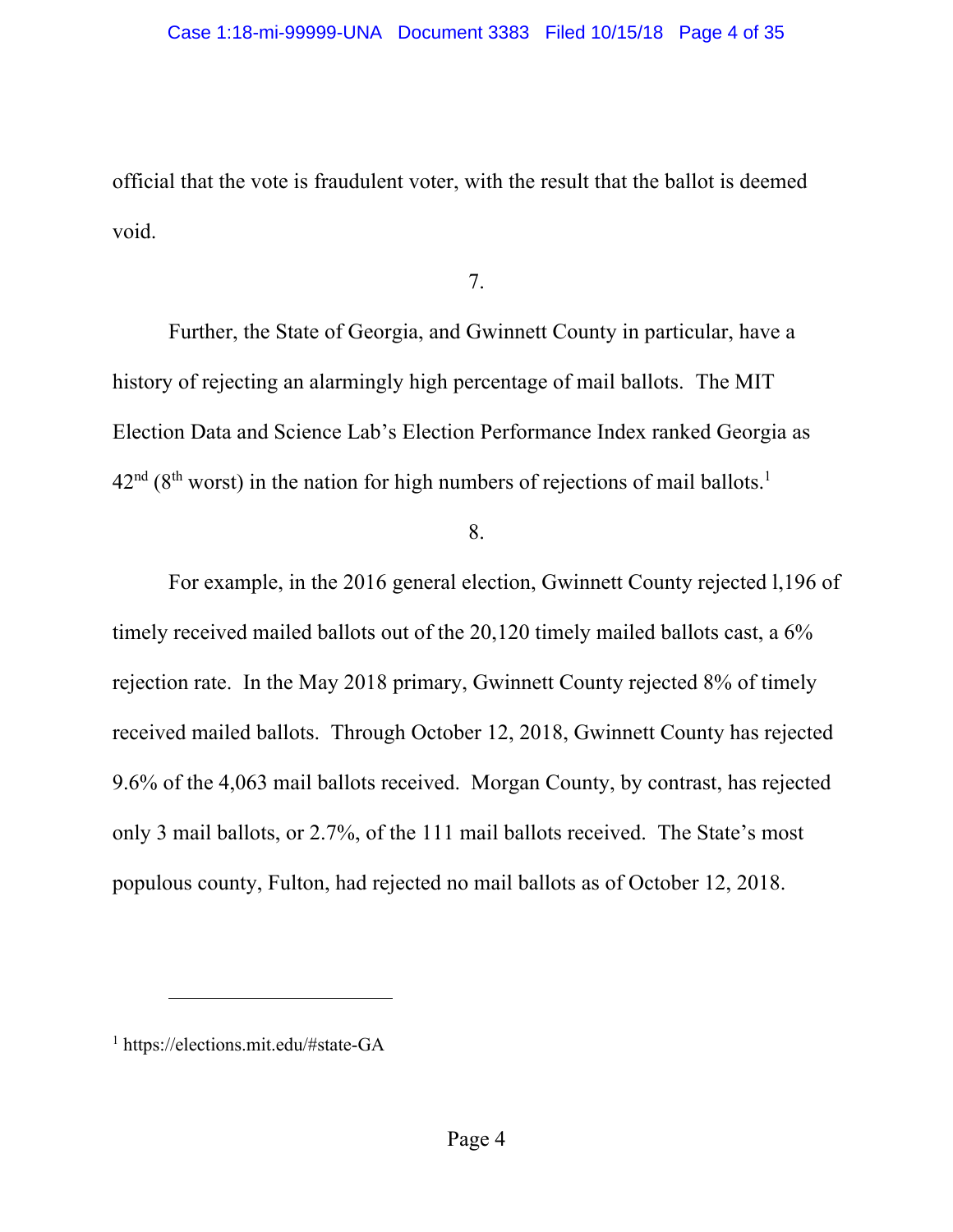Georgia law requires that election officials "promptly" notify a mail ballot elector if his or her mail ballot application has been rejected, but does not require such notification to be made within a specified time frame to assure that the voter has a right to re-apply and vote. Nor does Georgia law require that the election official enclose with such notification a new mail ballot application with instructions to resubmit.

#### 10.

Georgia law likewise requires prompt notification to electors whose voted mail ballots have been rejected, but specifies no time frame or provisions for curing the discrepancies in time for the ballot to count. Any discrepant mail ballots received on Election Day or the prior day would have almost no chance of cure given that, unlike provisional ballots of polling place voters, there are no post-Election Day cure processes that apply to mail ballots. The mail ballot rejection procedure is almost the antithesis of the provisional ballot process, which entails immediate formal notification and permits cure for voters who cannot provide immediate proper identification in the polling place.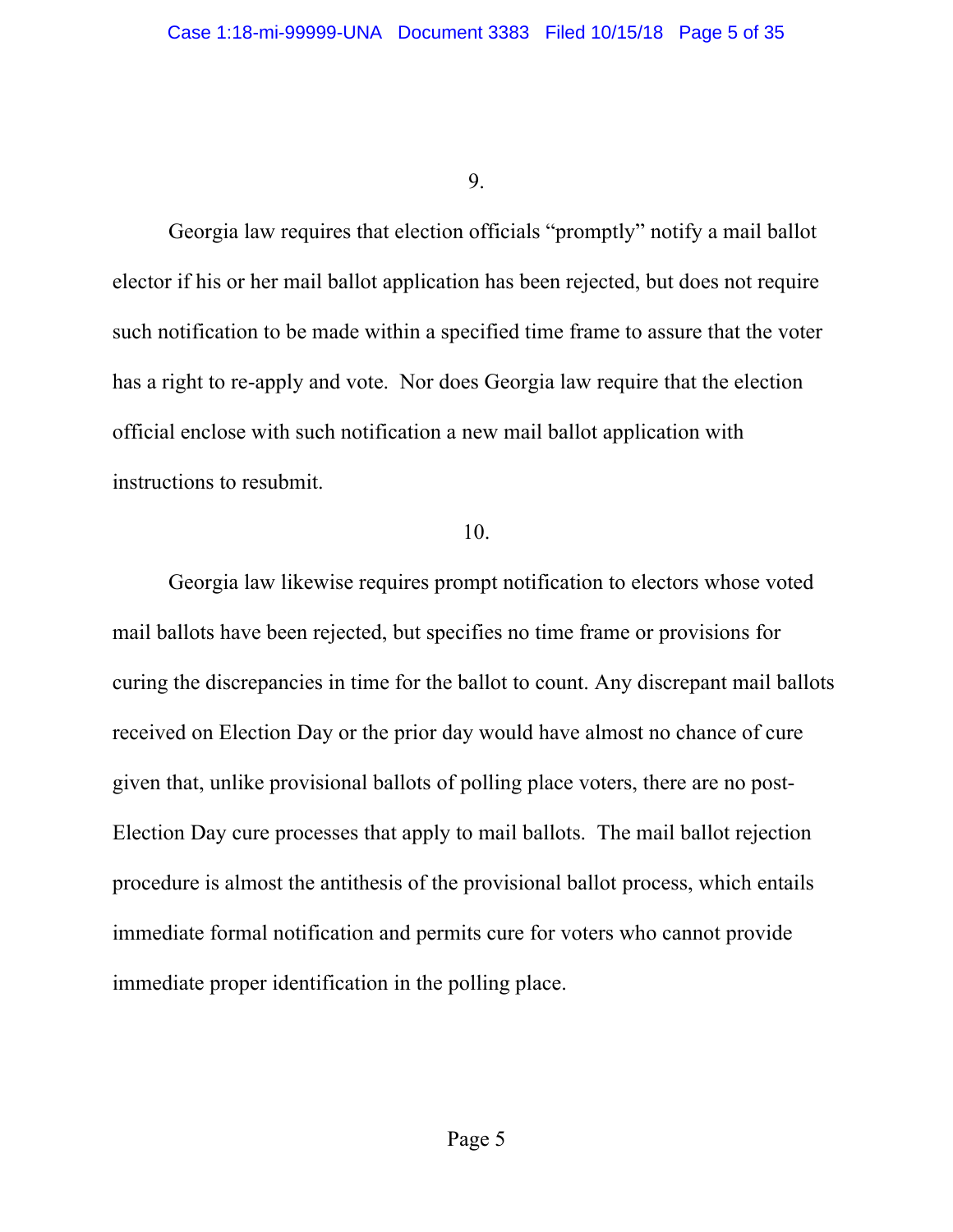In addition, Georgia law does not allow mail ballot electors to personally deliver mail ballots to their home precinct on Election Day, and instead requires mail ballots, if personally delivered, to be delivered to the county's central election office which may require time-consuming and expensive travel, further reducing the opportunity to cure and cast an effective mail ballot.

### 12.

Further, Georgia law prohibits the voter from marking his or her mail ballot on Election Day even if the ballot is to be hand delivered to the election office on Election Day. The misguided statute infringes on the right for a voter to vote on Election Day with the benefit of the latest news and information.

## 13.

These various arbitrary requirements, alone and in combination, burden the right to vote, serve no legitimate governmental purpose that cannot be accomplished by more tailored means, and threaten to disenfranchise thousands of honest, eligible voters each year.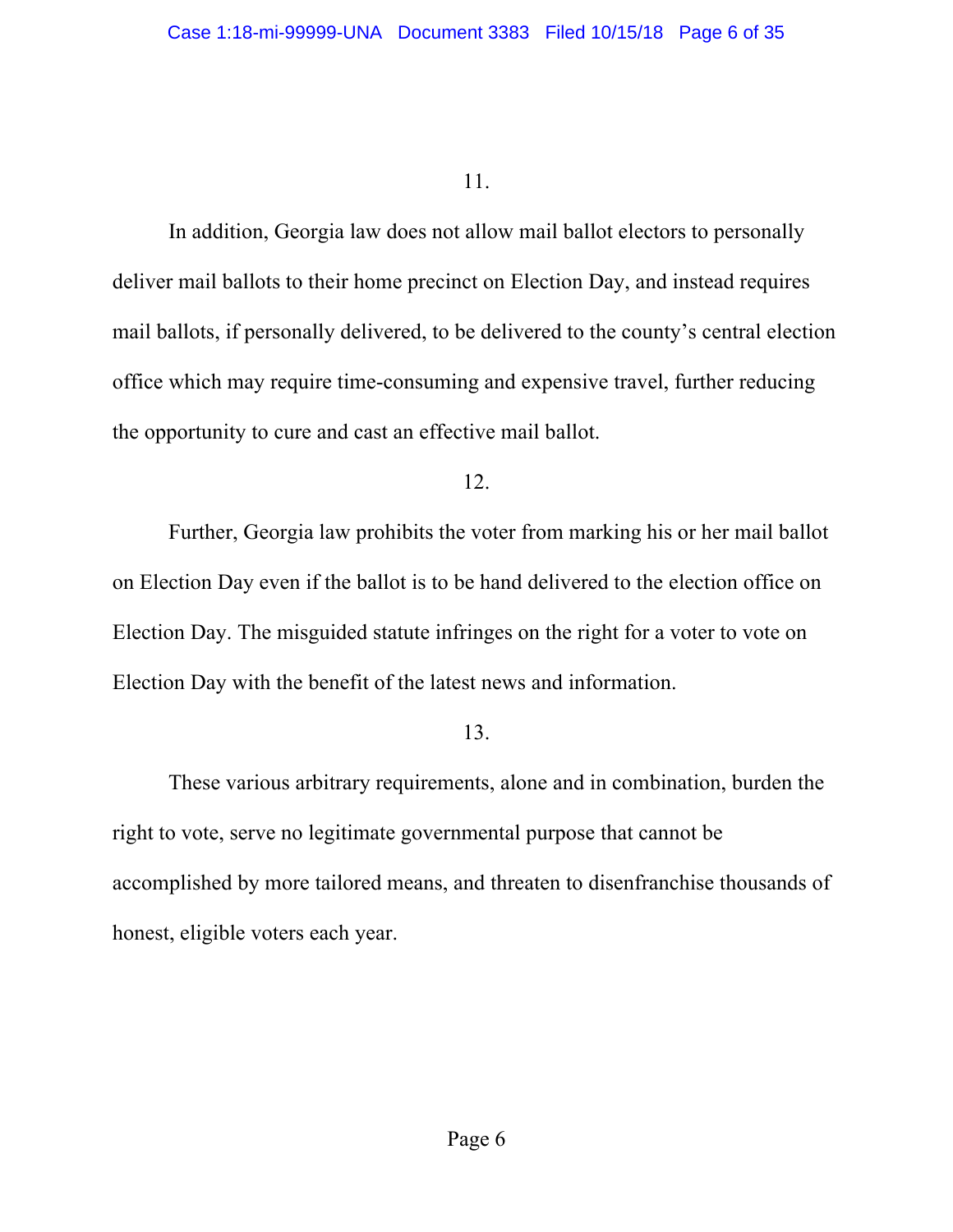This action is for limited and reasonable injunctive relief that, *inter alia,*  requires Defendants to give Georgians meaningful notice of the rejection of an absentee mail ballot application or the rejection of a mailed ballot within three days of receipt of the application or ballot, respectively, places reasonable limitations on ability to reject applications or mail ballots, and provides eligible voters with a reasonable process and time to cure discrepancies.

#### **JURISDICTION AND VENUE**

#### 15.

This Court has subject-matter jurisdiction over each of the claims raised in this action pursuant to 28 U.S.C. § 1331 (federal question jurisdiction), § 1343 (jurisdiction over civil rights actions), § 1367 (supplemental jurisdiction), § 2201 (jurisdiction to grant declaratory relief), and § 2202 (jurisdiction to grant relief ancillary to declaratory judgment).

## 16.

Venue lies in the Northern District of Georgia pursuant to 28 U.S.C. § 1391(b) because some of the defendants reside in this judicial district and all defendants are residents of Georgia and a substantial part of the events or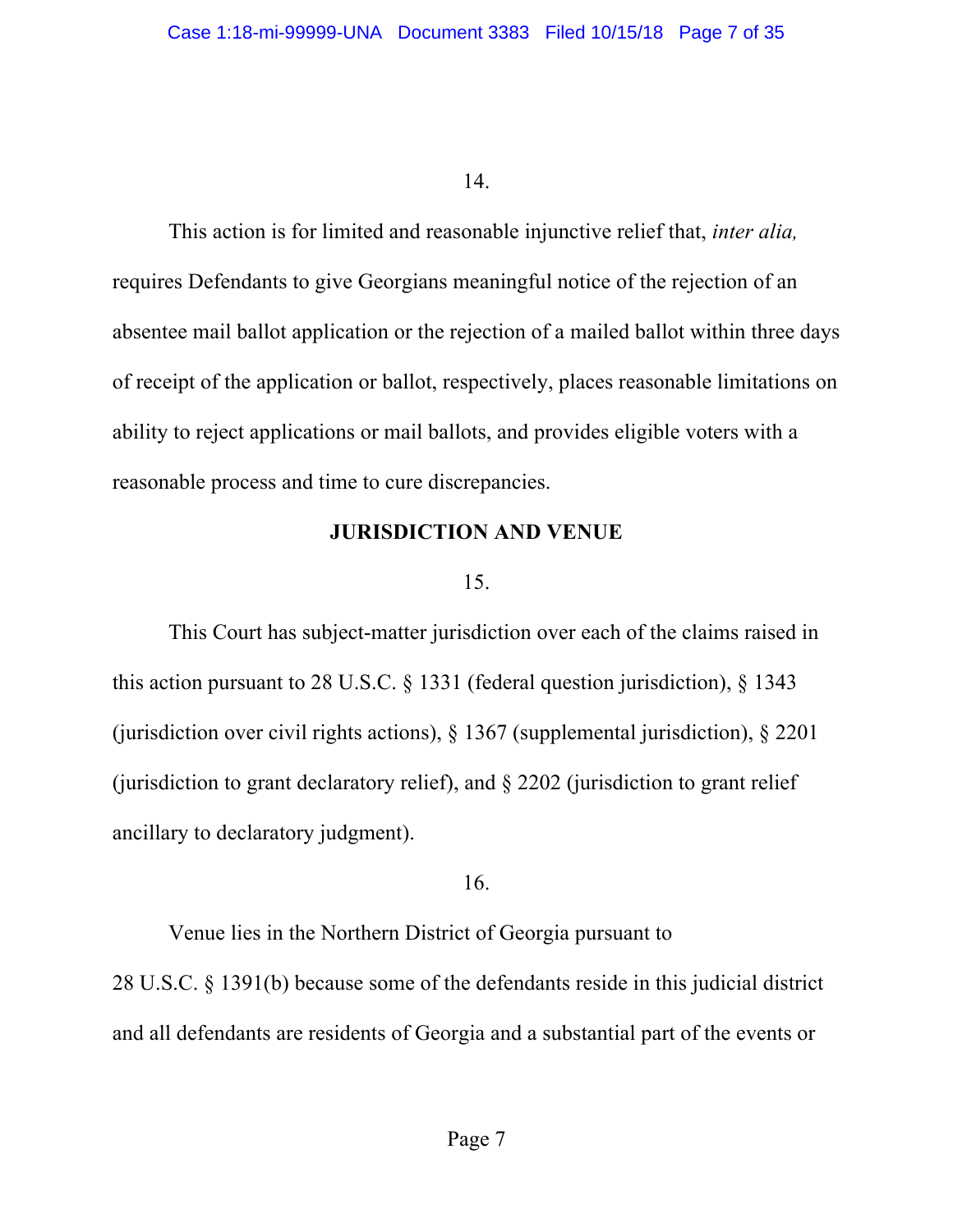omissions giving rise to the Plaintiffs' claims occurred and will occur in this judicial district.

#### **PLAINTIFFS**

### 17.

Plaintiff Rhonda J. Martin ("Martin") is a registered elector of the State of Georgia and a resident of Fulton County. Martin intends to vote in each of the upcoming elections for which she is eligible, and has applied for a mail ballot for the November 6, 2018 election.

## 18.

Plaintiff Dana Bowers ("Bowers") is a registered elector of the State of Georgia and a resident of Gwinnett County. Bowers is eligible to vote and intends to vote in all future elections in Gwinnett County for which she is eligible. Bowers has applied for a mail ballot and intends to vote by absentee mail-in ballot in the November 6, 2018 election.

## 19.

Plaintiff Jasmine Clark ("Clark") is a registered elector of the State of Georgia and a resident of Gwinnett County. Clark is eligible to vote and intends to vote in all future elections in Gwinnett County for which she is eligible. Clark also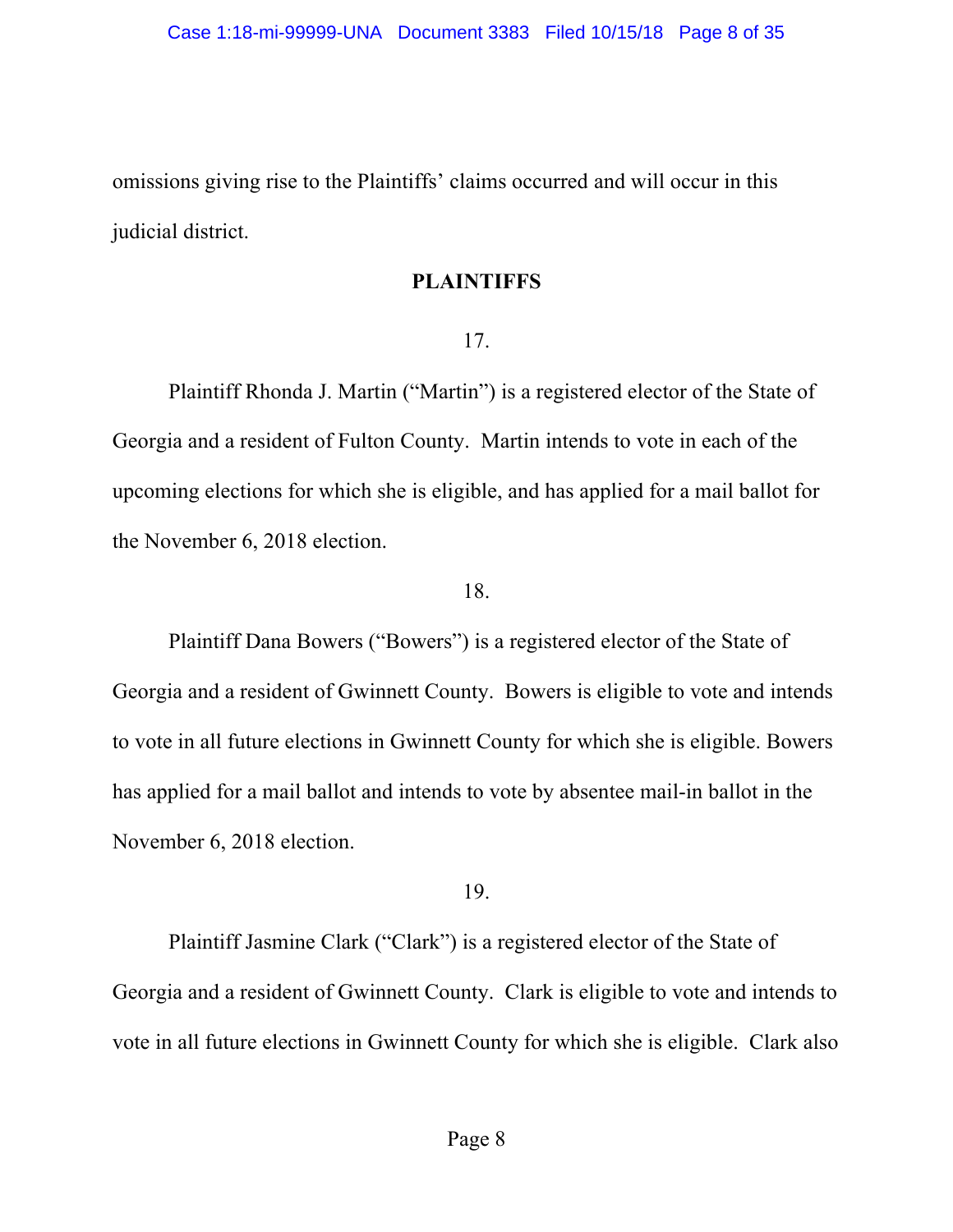is the nominee of the Democratic Party of Georgia for the Georgia State House of Representatives for House District 108 in the upcoming 2018 elections. Clark wishes to vote an auditable paper ballot and not vote on an electronic machine, but fears that her mail ballot will be rejected given Gwinnett County's history of disenfranchisement. She currently plans to vote on an electronic machine and accept the attendant risk, rather than the risk of rejection of her mail ballot. As a candidate, Clark has a legally cognizable interest in ensuring that the rights of her supporters to cast their votes are honored.

#### 20.

Plaintiff Smythe DuVal ("Duval") is a registered elector of the State of Georgia and a resident of Cobb County. Duval is eligible to vote and intends to vote in all upcoming elections in Cobb County for which he is eligible. Duval intends to vote by absentee mail-in ballot in the upcoming November election. DuVal also is the nominee of the Libertarian Party of Georgia for the statewide contest to be Secretary of State in the upcoming 2018 elections. Duval has urged, and expended campaign resources to encourage, his supporters to vote by absentee mail-in ballot in the upcoming elections. As a candidate, DuVal has a legally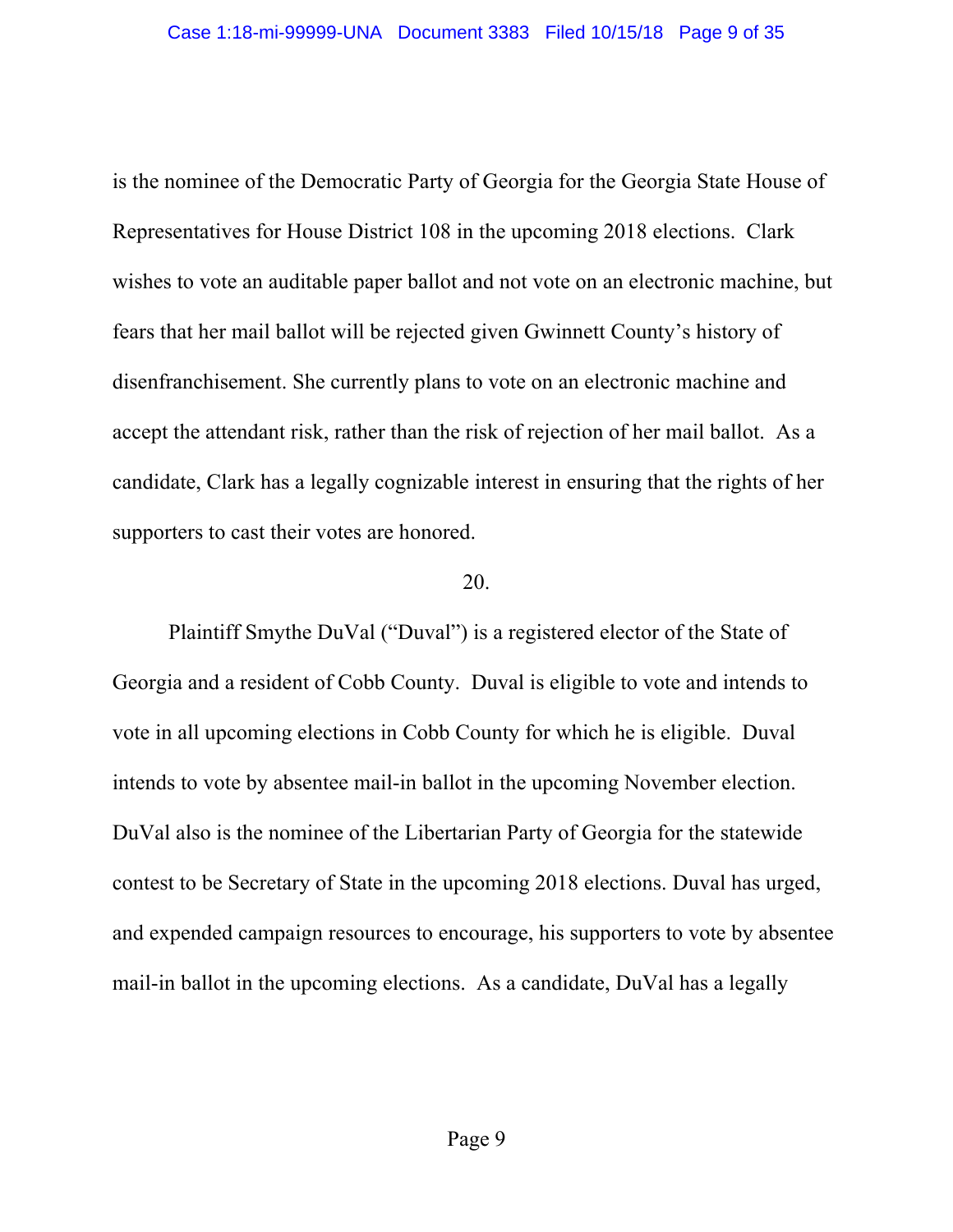cognizable interest in ensuring that the rights of his supporters to cast their votes are honored.

### **DEFENDANTS**

## 21.

Defendant BRIAN KEMP is sued for prospective declaratory and injunctive relief in his official capacity as the Secretary of State of Georgia. Together with any successors in office automatically substituted for him as a Defendant by operation of Fed. R. Civ. P. 25(d), Defendant KEMP is hereinafter referred to as "Kemp" or the "Secretary."

### 22.

Secretary Kemp is a state official subject to suit in his official capacity because his office "imbues him with the responsibility to enforce the law or laws at issue in the suit," *Grizzle v. Kemp*, 634 F.3d 1314, 1319 (11<sup>th</sup> Cir. 2011), specifically the election laws in the State of Georgia. Secretary Kemp serves as the Chairman of the State Election Board.

## 23.

Defendants REBECCA N. SULLIVAN, RALPH F. "RUSTY" SIMPSON, DAVID J. WORLEY and SETH HARP are members of the State Election Board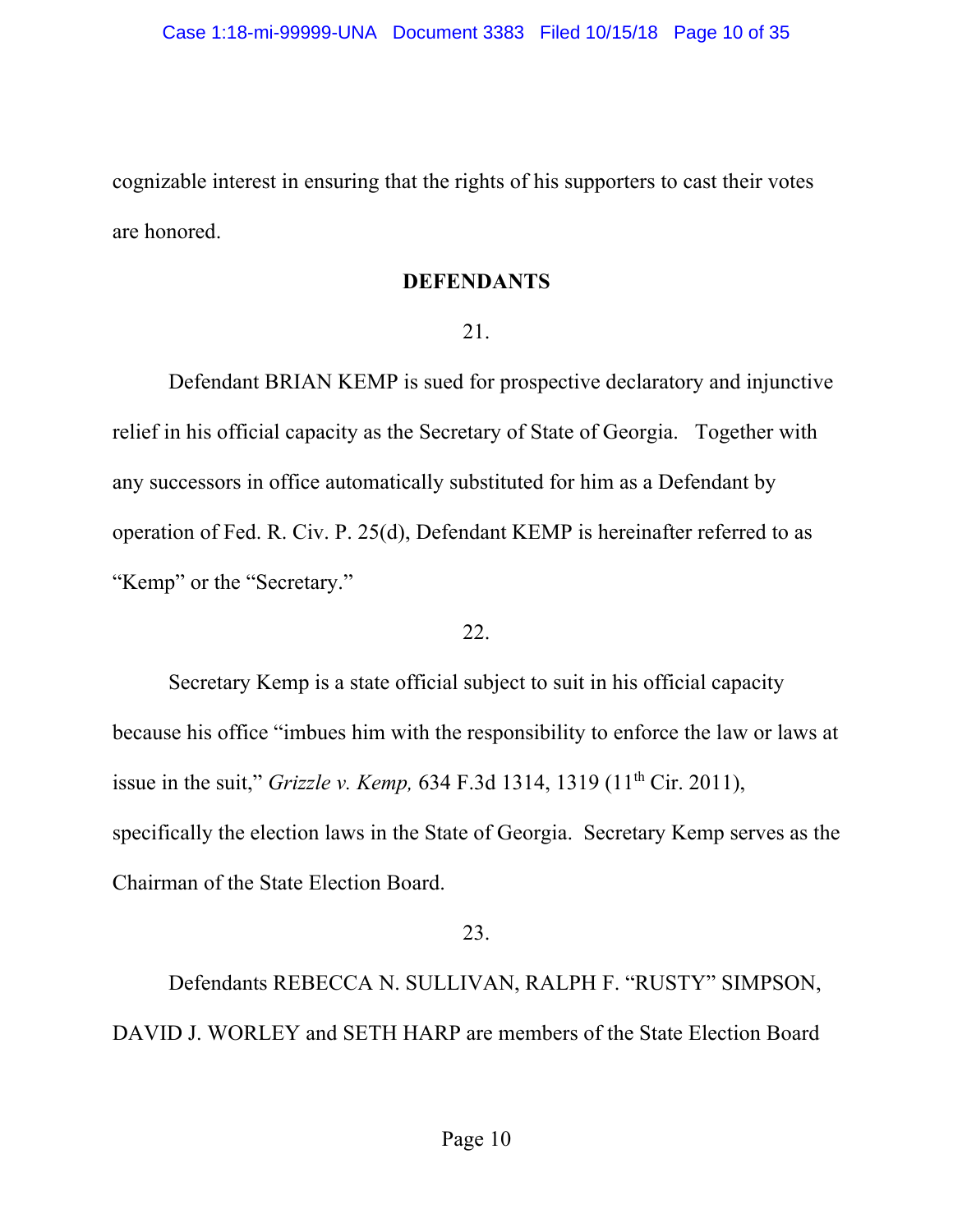in Georgia. As members, they are responsible for (1) obtaining uniformity in election practices by promulgating rules and regulations to ensure the legality and purity of all elections, (2) investigating frauds and irregularities in elections, and (3) reporting election law violations to the Attorney General or appropriate district attorney. The State Board Members are authorized to take such other actions consistent with law to provide for the conduct of fair, legal, and orderly elections. Together with any successors in office automatically substituted for any of them as Defendants by operation of Fed. R. Civ. P. 25(d), these Defendants are hereinafter collectively referred to as the "State Election Board" or "State Election Board Members." The State Board Members are sued for prospective declaratory and injunctive relief in their official capacities.

### 24.

Defendants STEPHEN DAY, JOHN MANGANO, ALICE O'LENICK, BEN SATTERFIELD and BEAUTY BALDWIN are sued for prospective declaratory and injunctive relief in their official capacities as members of the Gwinnett County Board of Registration and Elections ("the Gwinnett Board"). Together with any successors in office automatically substituted for any of them as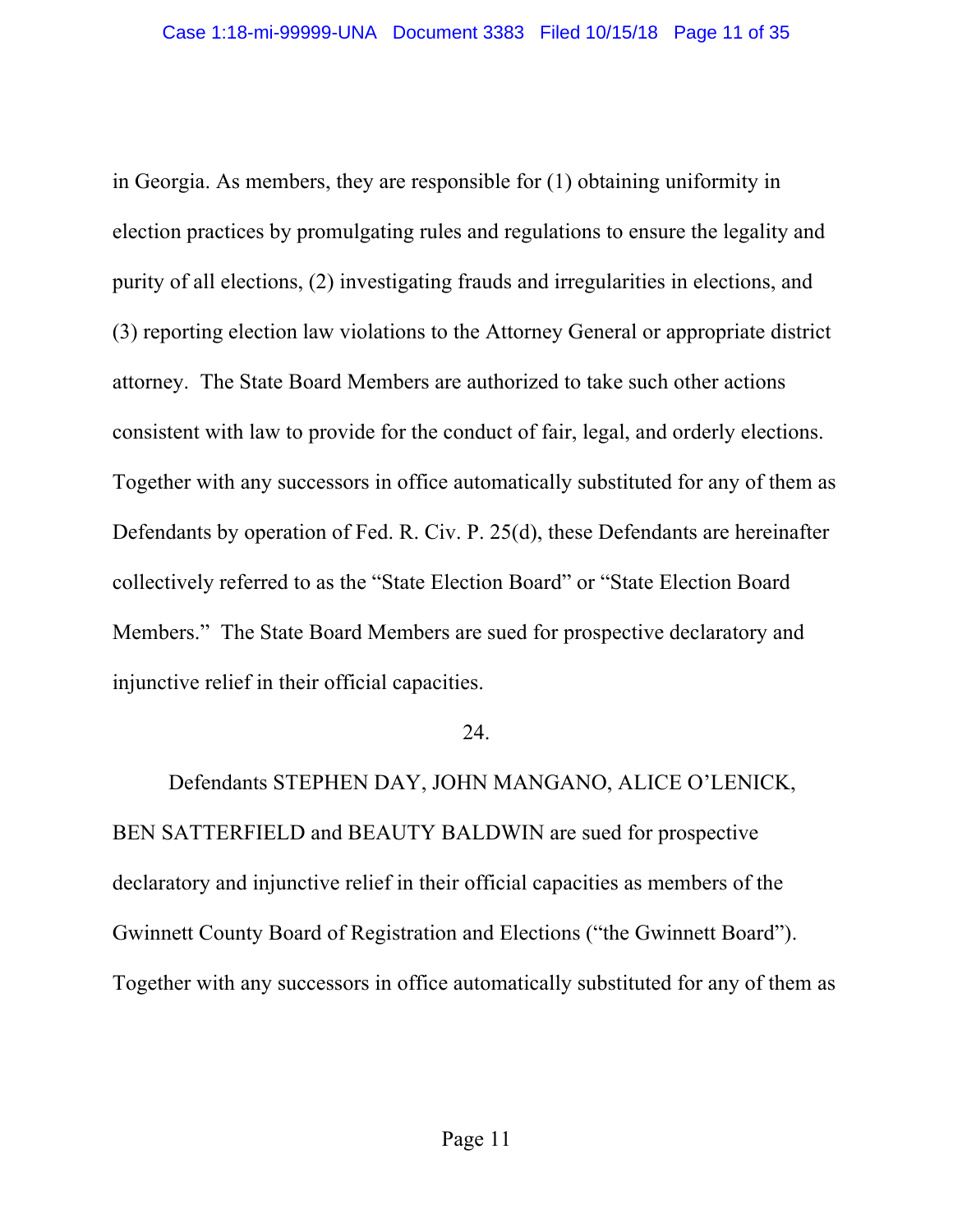Defendants by operation of Fed. R. Civ. P. 25(d), these Defendants are hereinafter collectively referred to as the "Gwinnett Board Members."

25.

The Gwinnett Board, acting through the Gwinnett Board Members, has the authority to exercise the powers and duties of a county election superintendent with respect to conducting elections in Gwinnett County, *see* O.C.G.A. § 21–2–70 to –77. Duties of a county election superintendent include, among others, the following: (i) "To select and equip polling places for use in primaries and elections in accordance with [the Georgia Election Code]," O.C.G.A. § 21–2– 70(4); (ii) "To make and issue such rules, regulations, and instructions, consistent with law, including the rules and regulations promulgated by the State Election Board, as he or she may deem necessary for the guidance of poll officers, custodians, and electors in primaries and elections," O.C.G.A. § 21–2–70(7); and (iii) "To conduct all elections in such manner as to guarantee the secrecy of the ballot and to perform such other duties as may be prescribed by law," O.C.G.A. §  $21 - 2 - 70(13)$ .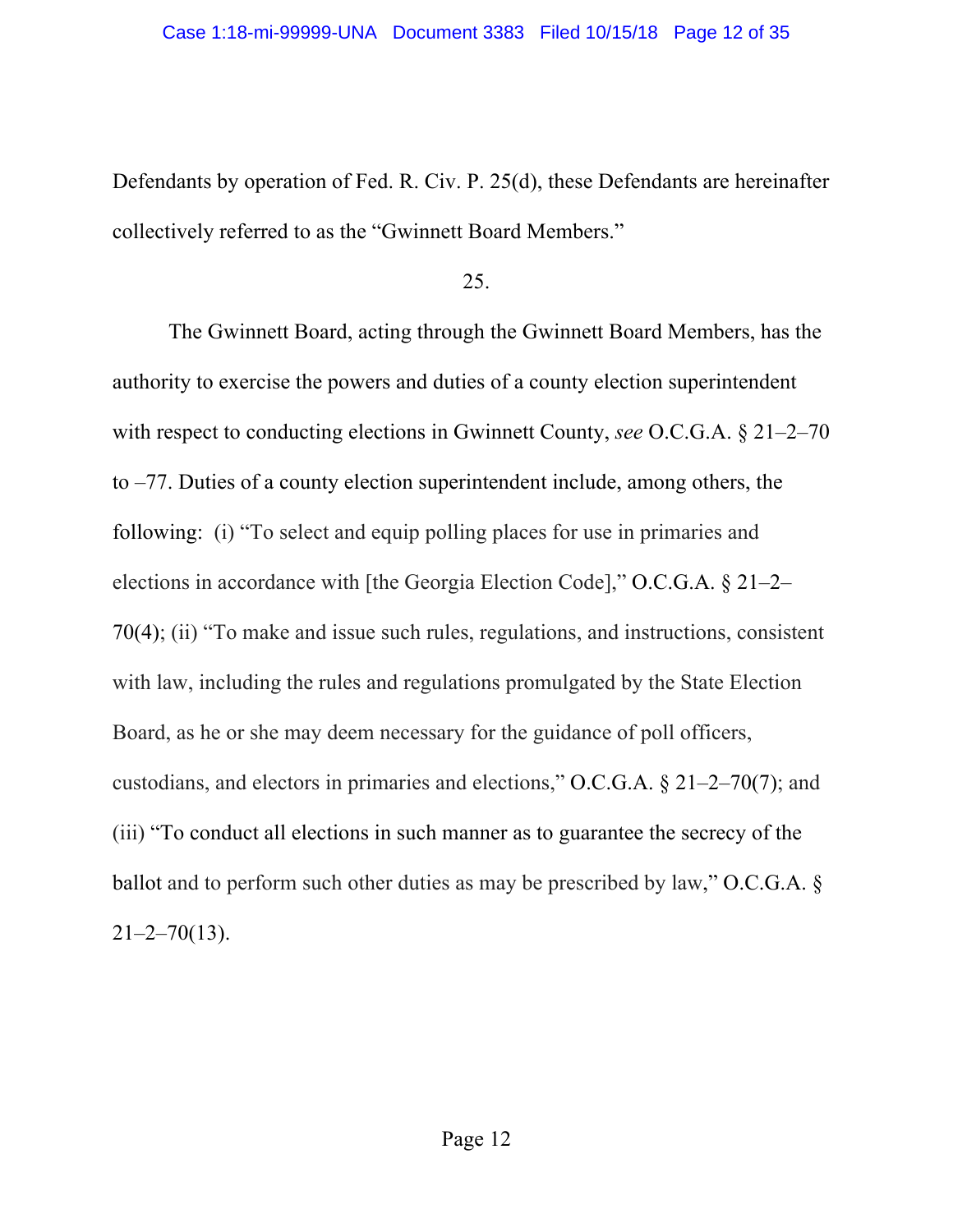Secretary Kemp and the State Election Board have the authority to direct officials in each county responsible for elections (that is, the county elections board or the superintendent of elections) (collectively "the County Election Officials").

## **Georgia Procedures for Voting by Mail**

27.

Georgia law requires that voters apply for mail ballots using an application form that is available on line or in county election offices.

## 28.

O.C.G.A.  $\S 21-2-381(a)(1)(C)$  provides: "The application shall be in writing and shall contain sufficient information for proper identification of the elector; the permanent or temporary address of the elector to which the absentee ballot shall be mailed; the identity of the primary, election, or runoff in which the elector wishes to vote; and the name and relationship of the person requesting the ballot if other than the elector."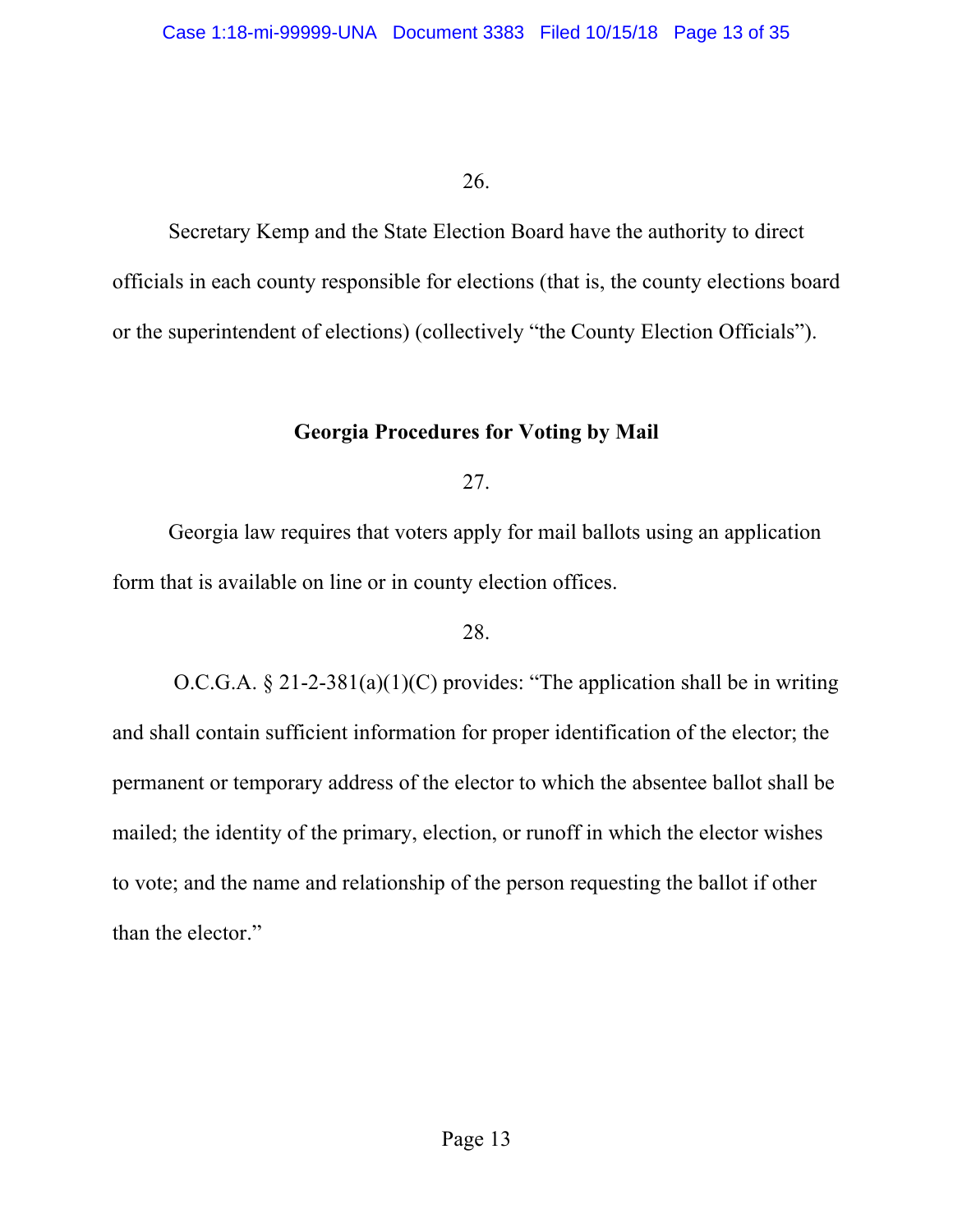For the election official to issue an absentee ballot, under the provisions of O.C.G.A. § 21-2-381(b)(1), the official must confirm eligibility: "In order to be found eligible to vote an absentee ballot by mail, the registrar or absentee ballot clerk shall compare the identifying information on the application with the information on file in the registrar's office and, if the application is signed by the elector, compare the signature or mark of the elector on the application with the signature or mark of the elector on the elector's voter registration card."

#### 30.

Under the provisions of O.C.G.A. § 21-2-381(b)(3), electors are to be notified if their application for mail ballots are rejected: "If found ineligible, the clerk or the board of registrars shall deny the application by writing the reason for rejection in the proper space on the application and shall promptly notify the applicant in writing of the ground of ineligibility, a copy of which notification should be retained on file in the office of the board of registrars or absentee ballot clerk for at least one year." This provision will be referred to as the "Application Rejection Notification."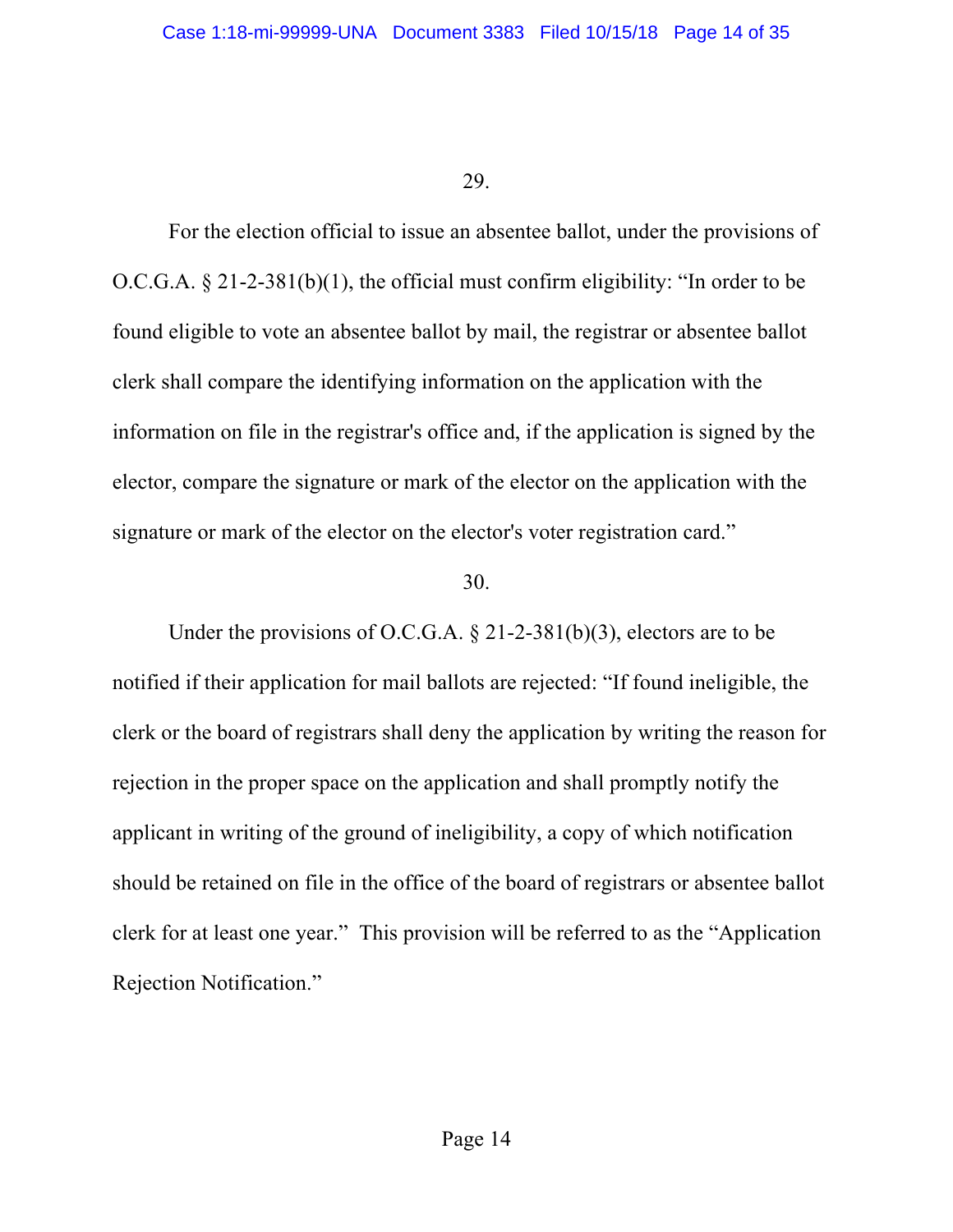Georgia law does not specify a time within which such Application Rejection Notification must be given, other than stating that it must be done "promptly." This admonition provides no assurance that applicants will have enough time to resolve discrepancies.

## 32.

In the event that mail ballot voters obtain timely notice of the discrepancy, the time for cure of application discrepancy and issuance and casting of a mail ballot can be unfairly short, as Georgia law prohibits the issuance of mail ballots on the day prior to Election Day. O.C.G.A. § 21-2-384(a)(2) states: "[n]o absentee ballot shall be mailed by the registrars or absentee ballot clerk on the day prior to a primary or election and provided, further, that no absentee ballot shall be issued on the day prior to a primary or election." In addition, a mail ballot voter is required to mark the mail ballot with his or her choices *before* Election Day, even if the voter hand delivers the ballot to the election office on Election Day. O.C.G.A. § 21-2- 385(a) provides: "At any time after receiving an official absentee ballot, but *before the day of the primary or election*, except electors who are confined to a hospital on the day of the primary or election, the elector shall vote his or her absentee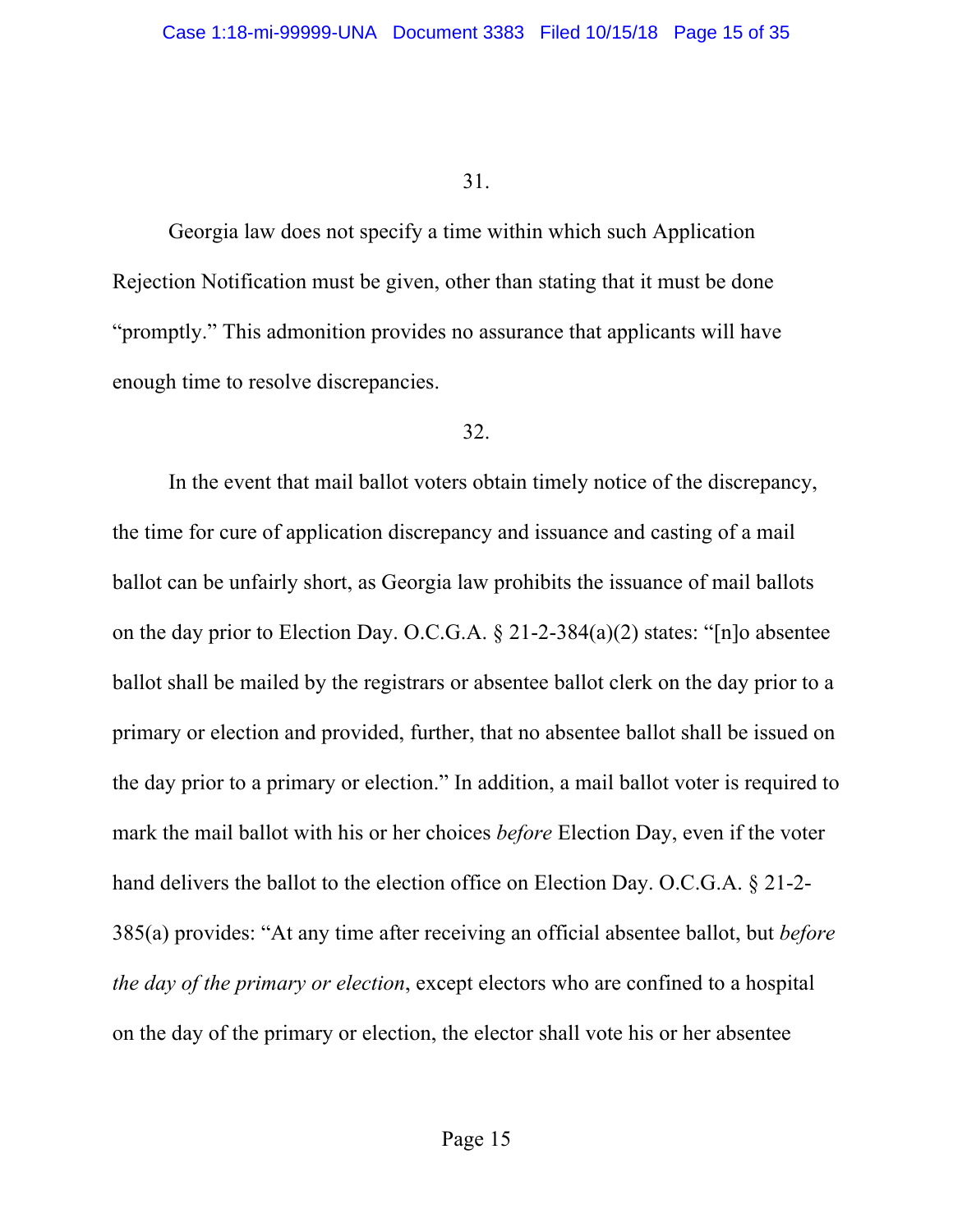ballot, then fold the ballot and enclose and securely seal the same in the envelope on which is printed 'Official Absentee Ballot.'"

33.

Georgia law requires that a mail ballot must be received by 7 p.m. on Election Day to be counted. O.C.G.A.  $\S 21-2-386(a)(1)(F)$  states: "All absentee ballots returned to the board or absentee ballot clerk after the closing of the polls on the day of the primary or election shall be safely kept unopened by the board or absentee ballot clerk and then transferred to the appropriate clerk for storage for the period of time required for the preservation of ballots used at the primary or election and shall then, without being opened, be destroyed in like manner as the used ballots of the primary or election. The board of registrars or absentee ballot clerk shall promptly notify the elector by first-class mail that the elector's ballot was returned too late to be counted and that the elector will not receive credit for voting in the primary or election."

## 34.

The mail ballot voter must complete a signed oath that includes certain eligibility verification information. The form of the oath is specified by O.C.G.A. §  $21 - 2 - 384(c)(1)$ :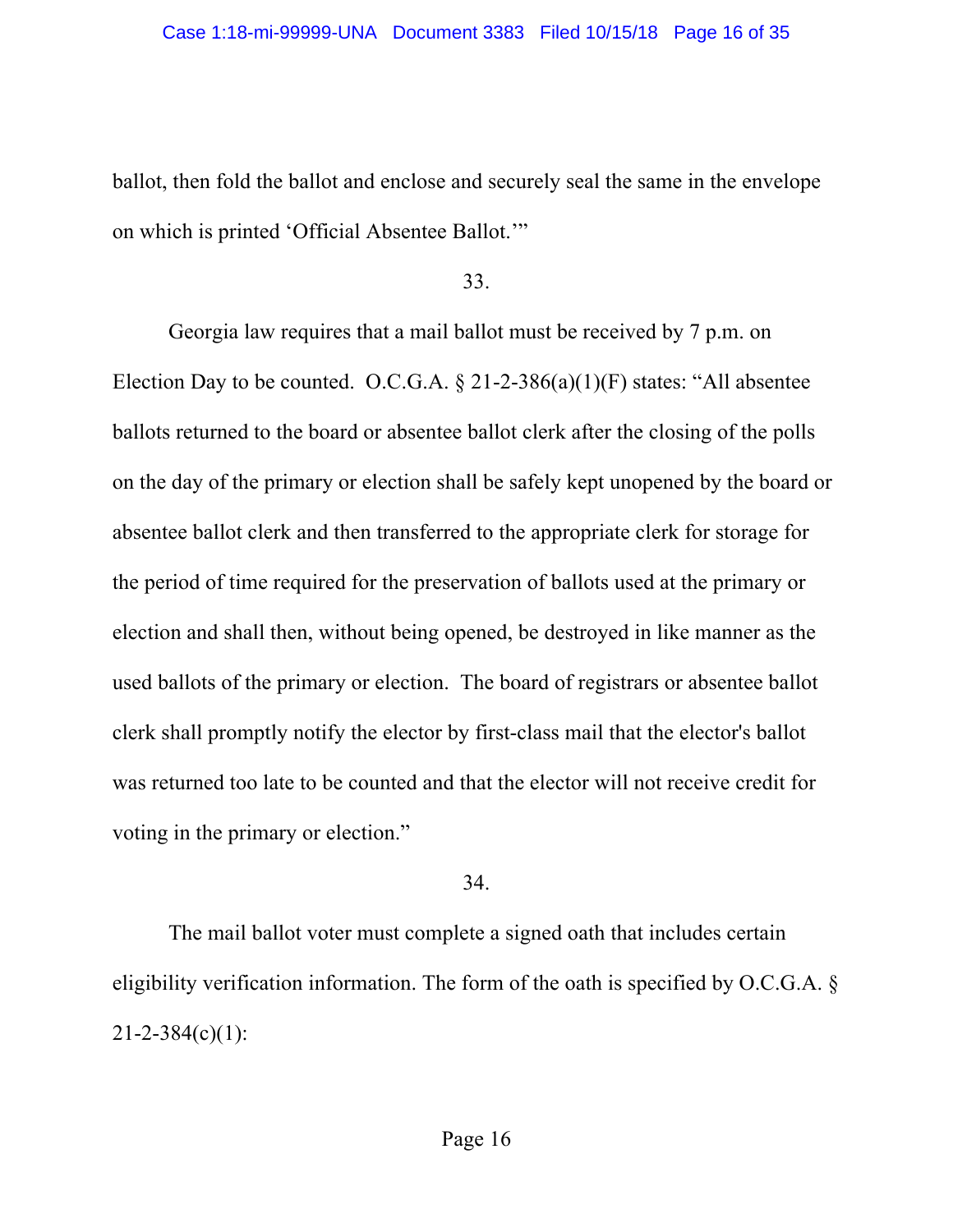The oaths referred to in subsection (b) of this Code section shall be in substantially the following form:

 I, the undersigned, do swear (or affirm) that I am a citizen of the United States and of the State of Georgia; that my residence address, for voting purposes, is County, Georgia; that I possess the qualifications of an elector required by the laws of the State of Georgia; that I am entitled to vote in the precinct containing my residence in the primary or election in which this ballot is to be cast; that I am eligible to vote by absentee ballot; that I have not marked or mailed any other absentee ballot, nor will I mark or mail another absentee ballot for voting in such primary or election; nor shall I vote therein in person; and that I have read and understand the instructions accompanying this ballot; and that I have carefully complied with such instructions in completing this ballot. I understand that the offer or acceptance of money or any other object of value to vote for any particular candidate, list of candidates, issue, or list of issues included in this election constitutes an act of voter fraud and is a felony under Georgia law.

Elector's Residence Address

Year of Elector's Birth

Signature or Mark of Elector

## 35.

Under Georgia law a mail ballot must include a signed oath of the voter

containing certain identifying information and the voter's signature in order to be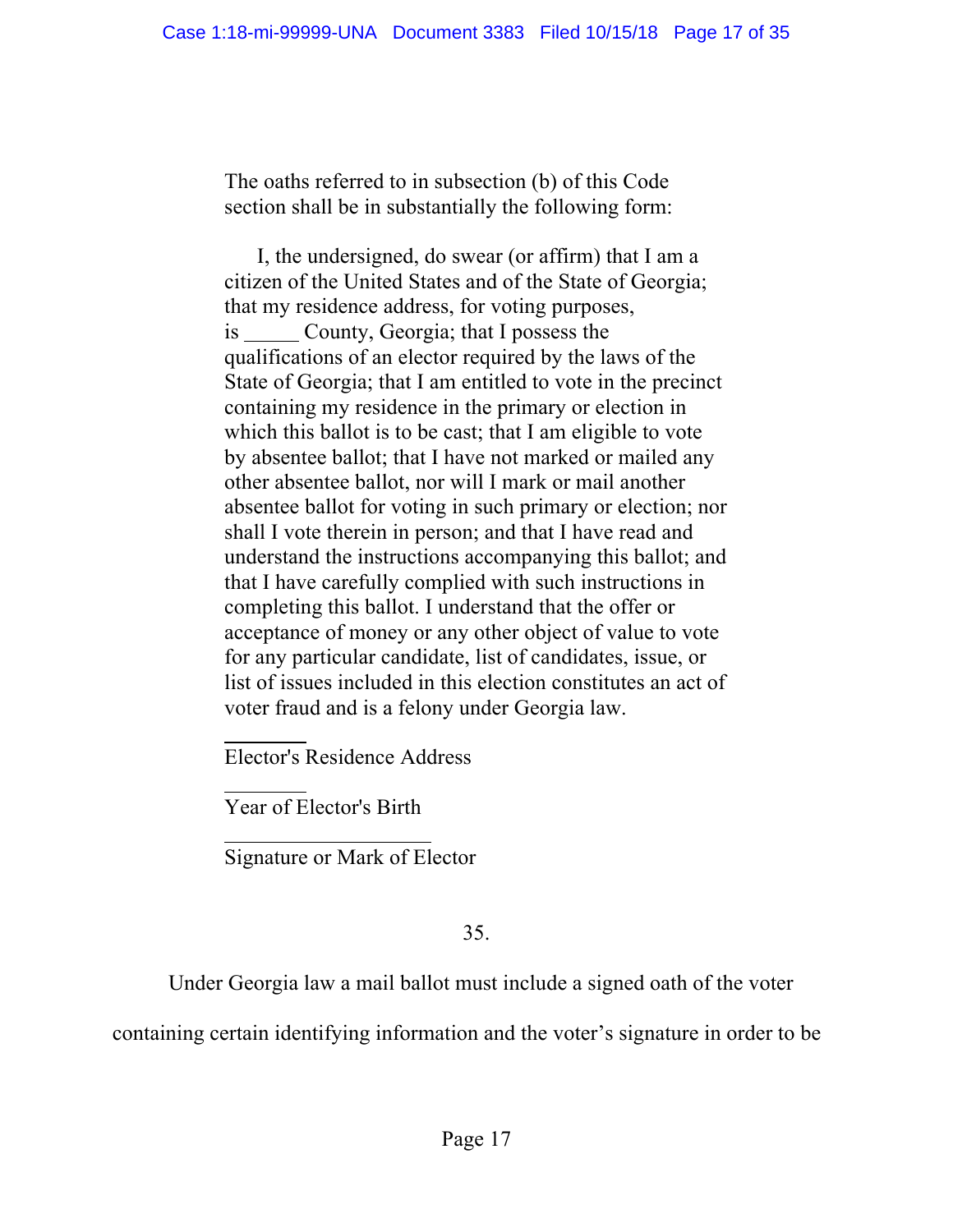counted. O.C.G.A.  $\S 21-2-386(a)(1)(C)$  states: "If the elector has failed to sign the oath, or if the signature does not appear to be valid, or if the elector has failed to furnish required information or information so furnished does not conform with that on file in the registrar's or clerk's office, or if the elector is otherwise found disqualified to vote, the registrar or clerk shall write across the face of the envelope 'Rejected,' giving the reason therefor. The board of registrars or absentee ballot clerk shall promptly notify the elector of such rejection, a copy of which notification shall be retained in the files of the board of registrars or absentee ballot clerk for at least two years."

### 36.

Although the elector is to be promptly notified of the rejection, the statute does not specify what timely notice is nor does it provide a process to provide for a cure of the discrepant or missing information. Therefore mail ballot envelopes containing alleged discrepancies received on Election Day or the few days prior have little chance of being cured and counted by 7 p.m. on Election Day, making the votes cast by these voters less likely to be effective than votes cast by other voters.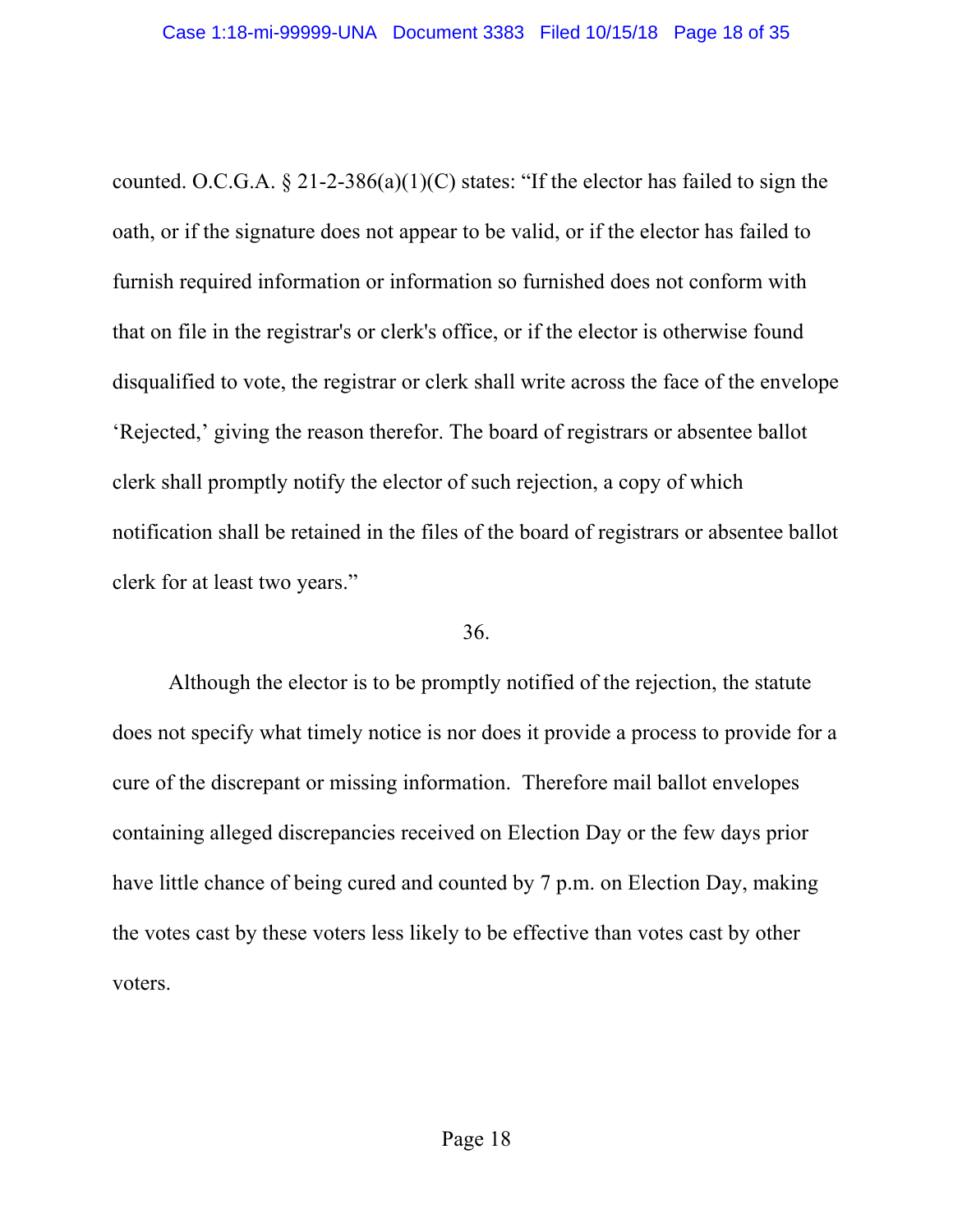# **Polling Place In-Person Voting**

37.

By contrast, in-person Election Day voters apply to cast a ballot in the

polling place by completing a Voter's Certificate with the same information

required by the absentee ballot oath*.*

38.

O.C.G.A. § 21-2-402(a) states:

At each primary and election, the Secretary of State shall prepare and furnish to each superintendent a suitable number of voter's certificates which shall be in substantially the following form:

# VOTER'S CERTIFICATE

 I hereby certify that I am qualified to vote at the (primary or election) held on  $\_\_\_\$ , that I have not and will not vote elsewhere in this (primary or election) in my own name or in any other name, and that I am a citizen of the United States and am not currently serving a sentence for a felony conviction. I understand that making a false statement on this certificate is a felony under Code Section 21-2-562.

Signature Signature

Current residence address of elector:

Elector's date of birth: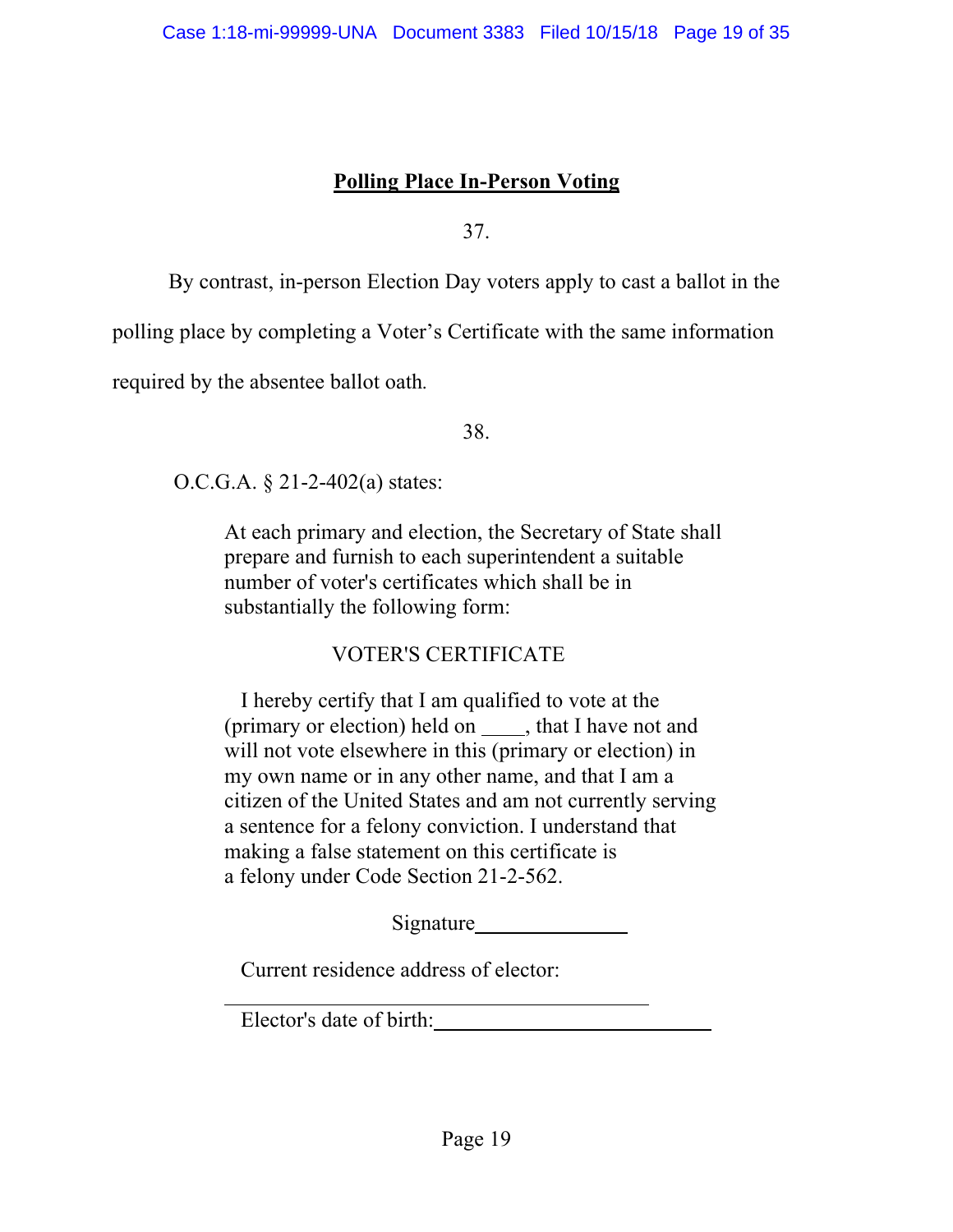#### Case 1:18-mi-99999-UNA Document 3383 Filed 10/15/18 Page 20 of 35

 Name or initials of poll officer receiving voter's certificate: " 39.

Voters are given the opportunity at the polling place to immediately correct any error on their voter certificate so that the official may issue the ballot.

40.

Early voters ("advance", or "absentee in-person" voters) also may complete an application for voting at the polling place. Election Rule 183-1-14-.02(10) states: "Voters who vote absentee ballots in person on the DRE units shall first complete an absentee ballot application and sign an oath document. After the registrars determine that the voter is eligible to vote by absentee ballot, the registrars shall note the voter's registration number and ballot style on the absentee ballot application. The voter shall then be issued a voter access card."

41.

Similarly, any discrepancies or errors on the application submitted by an advance or absentee in-person voter can be immediately corrected by the voter in the polling place.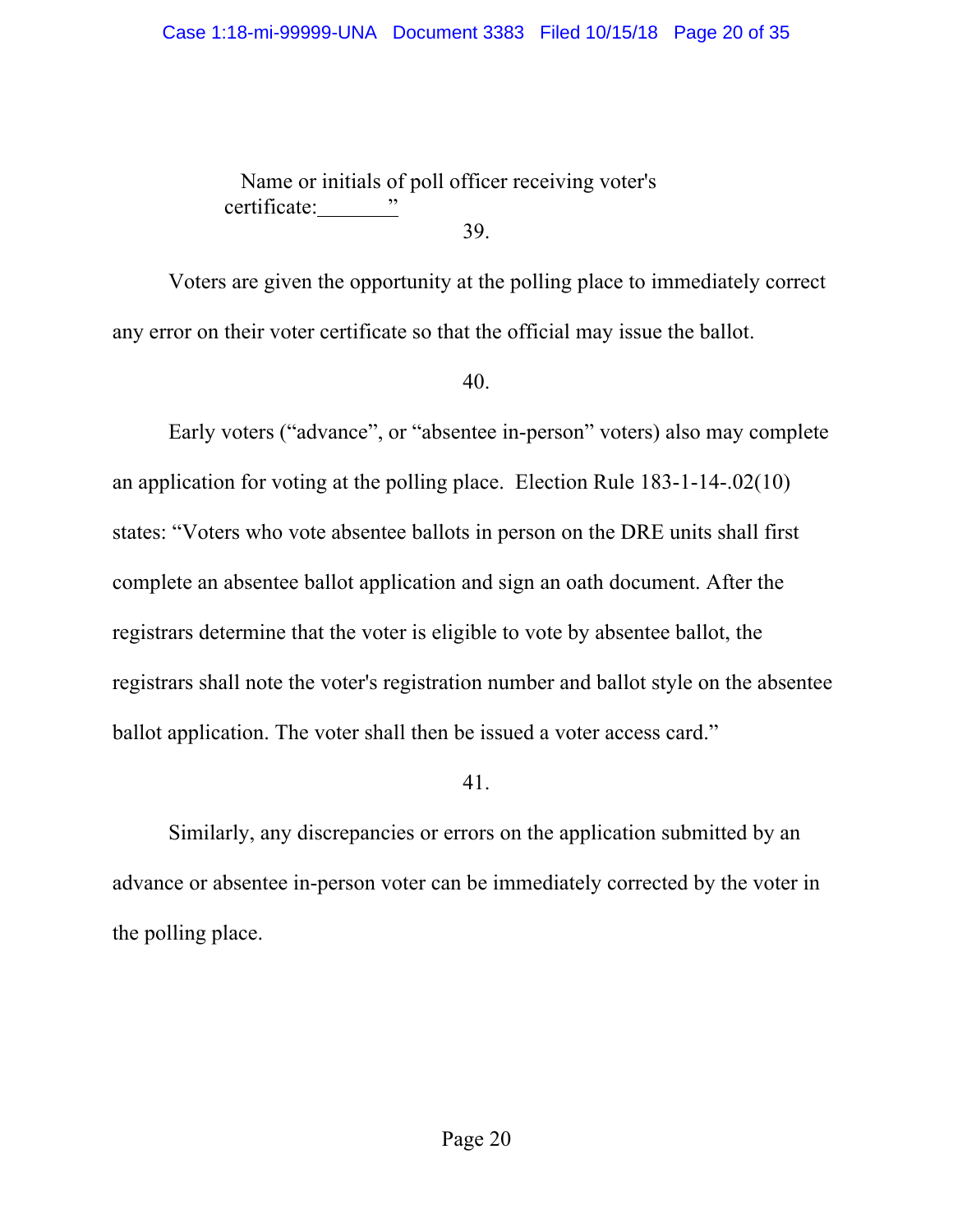Voters in the polling place who did not bring the proper identification to the polling place may vote by provisional ballot, are given a "Provisional Voter Notice" and are permitted 3 days after the election to provide required identification to the officials so that his/her ballot may be counted. O.C.G.A. § 21- 2-419(c) provides: "(2) If the registrars determine after the polls close, but not later than three days following the primary or election, that the person voting the provisional ballot timely registered and was eligible and entitled to vote in the primary or election but voted in the wrong precinct, then the board of registrars shall notify the election superintendent."

#### 43.

Mail ballot voters are not granted specific opportunity under the Election Code to cure missing or discrepant information on their determination of eligibility—the oath on the ballot envelope. As a result, disparate practices and results are prevalent in Georgia counties as between similarly situated voters using different lawsuit voting methods.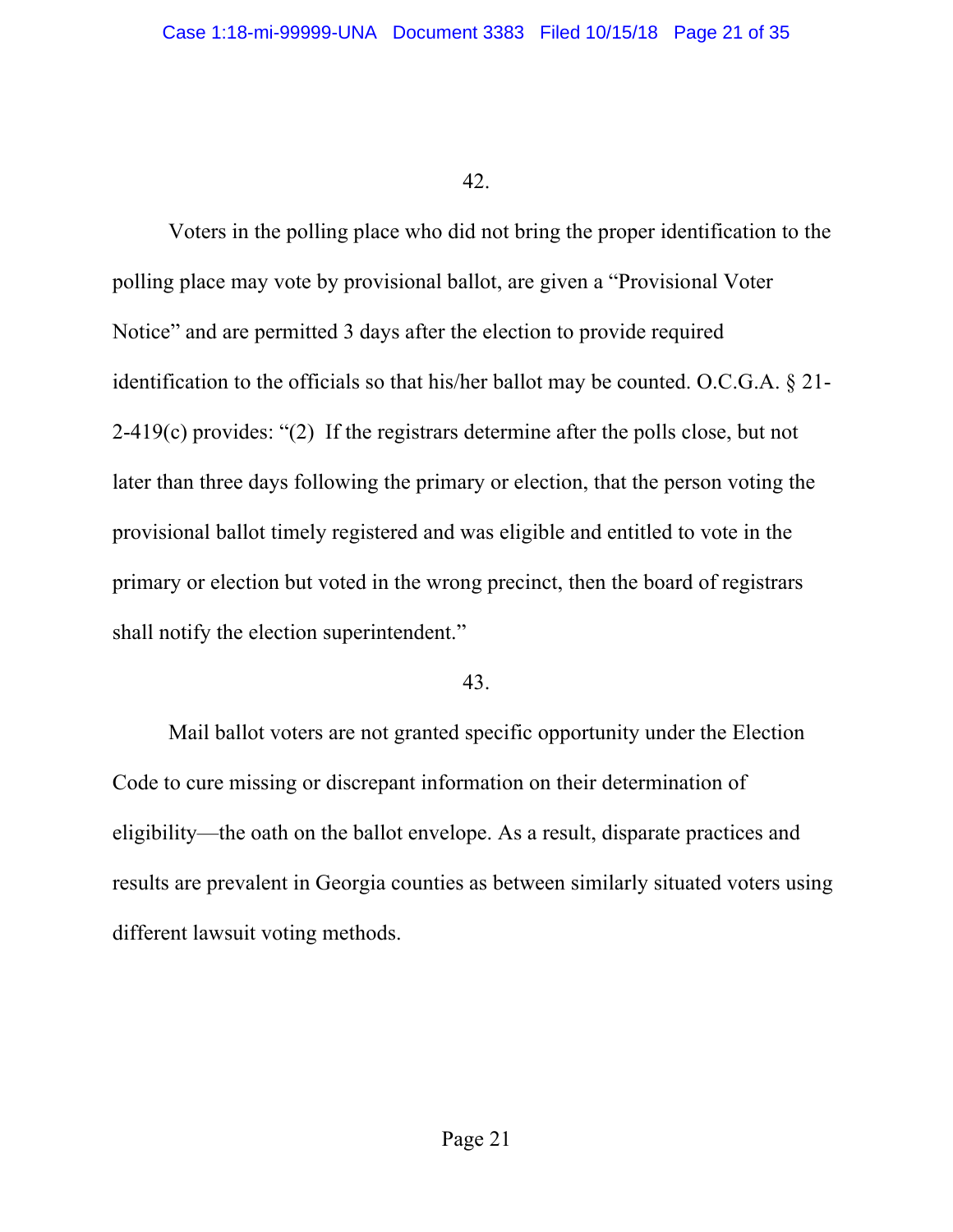## **County Absentee Ballot Rejection Rates**

44.

The percentage of mail ballots rejected varies county by county. For example, as stated above, Gwinnett County through October 12, 2018, had rejected 391 of 4,063 mail ballots, or 9.6%. DeKalb County, by contrast, had rejected 87 of 4,633 mail ballots, or 1.9%. Fulton County had rejected no mail ballots as of October 12. Statewide, November 2018 mail ballot voters in Gwinnett County are significantly more likely than Georgia mail ballot voters outside of Gwinnett County to have their absentee ballots rejected.

### 45.

The percentage of ballots rejected by Gwinnett County varies by race or ethnic group. For example, although the number of Black and White mail ballot voters through October 12, 2018 is roughly the same, 171 Black voters' ballots were rejected, while 66 White voters' ballots were rejected. Similarly, while Asian and Pacific Islander voters make up approximately 15% of the mail ballot voters through October 12, they make up 25% of the mail ballot rejections.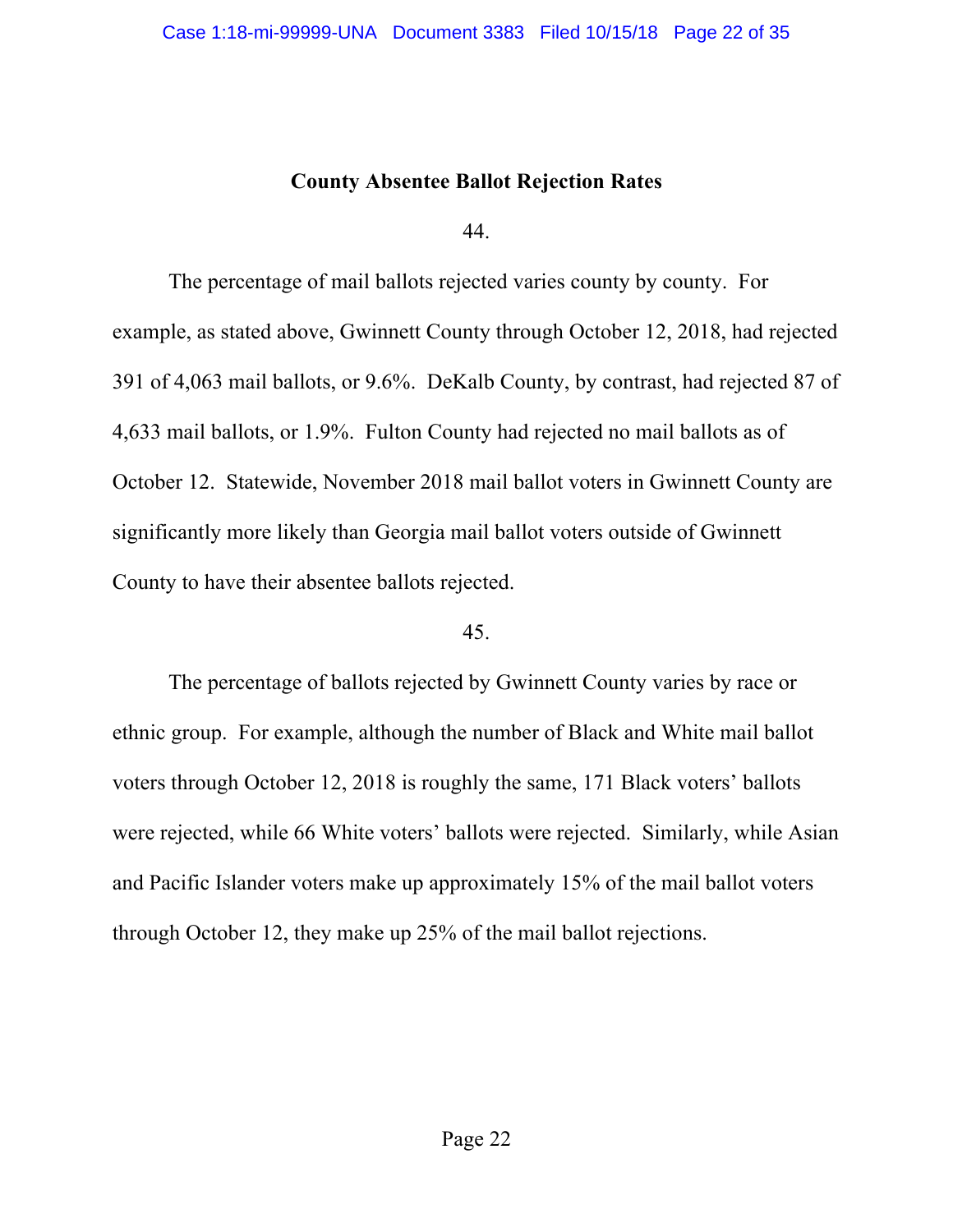Gwinnett County frequently rejects mail ballots for mistakes relating to the date of the application and the date of the voters' birth. If the voter is registered, and his or her eligibility can be confirmed through his or her signature, the year of the voter's birth is completely irrelevant; indeed, before the passage of HB 268 in 2017, the elector's oath did not include the year of birth.<sup>2</sup> Many other counties still use older envelopes that do not include a place for a voter to provide the year of the voter's birth. Gwinnett County, however, through October 12, 2018, has rejected at least 128 ballots because the year of birth is missing or is mistakenly filled in as the current year.

### 47.

 Of the 128 ballots rejected by Gwinnett County because of mistakes relating to dates, at least 30 were mail ballots from elderly or disabled voters. Indeed, elderly and disabled voters require mail ballots at a higher rate than other

1

<sup>2</sup> The constitutionality of HB 268, facially and as applied, is being challenged in *Georgia Coalition for the People's Agenda, et al. v. Kemp,* No. 2018-CV-4727 (N.D. Ga., filed October 11, 2018).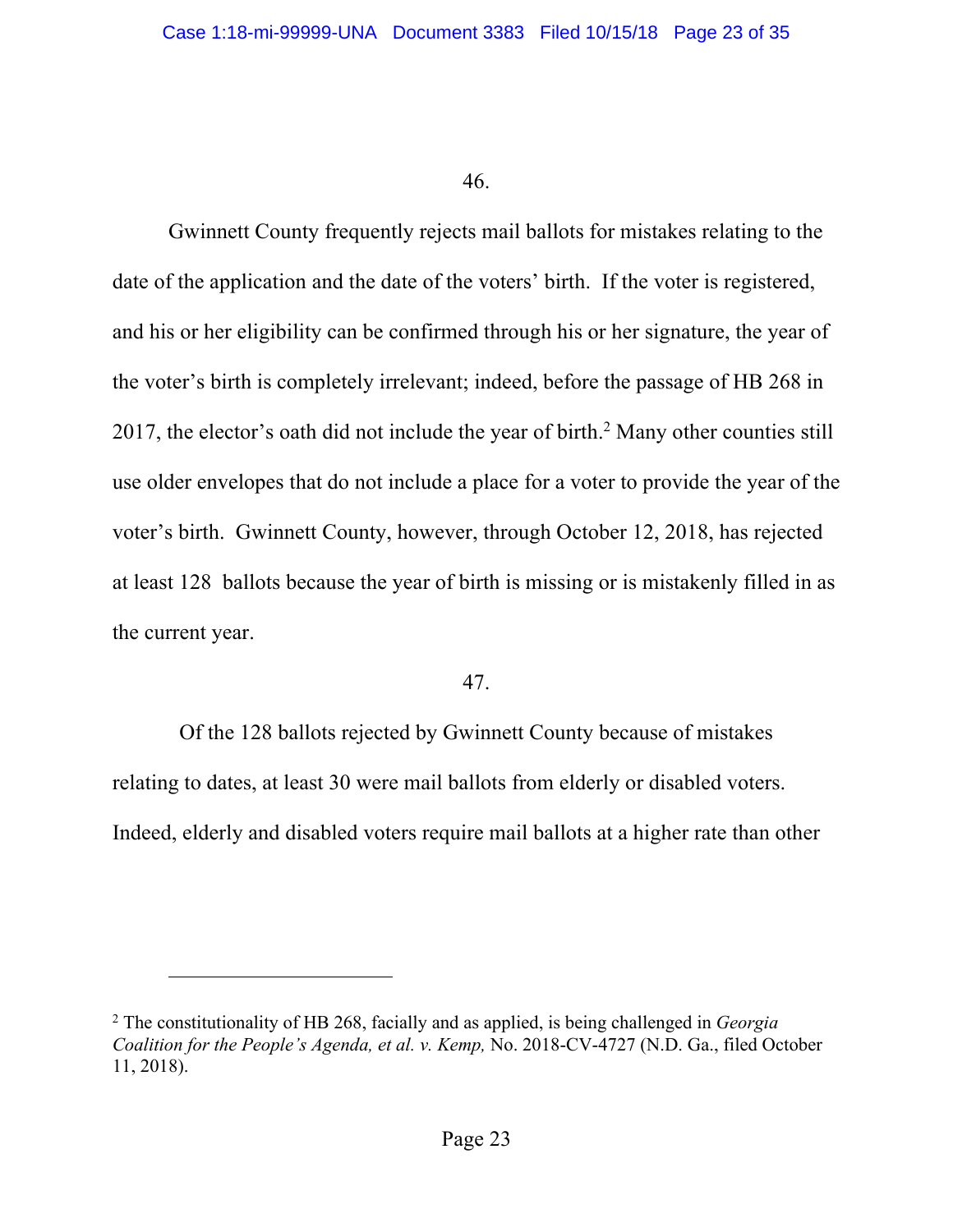#### Case 1:18-mi-99999-UNA Document 3383 Filed 10/15/18 Page 24 of 35

voters, but because of Defendants' policies, elderly and disabled voters are being improperly disenfranchised.

48.

Cherokee County is also rejecting submitted mail ballots at an alarming rate of 3% in the November 6, 2018 election: 40 ballots have been rejected out of the 1,327 ballots received as of October 13, 2018. In the presidential election of November 2016, Cherokee rejected 1.3% of ballots timely received.

## 49.

Cherokee County recently rejected the ballot of a disabled voter for signing his name on the wrong line. The penalty for such innocent errors should never be voter disenfranchisement. This Court must intervene to protect the voting rights of these individuals.

## **Agency**

## 50.

At all times material to this Complaint, the various election workers and staff of Gwinnett County having day-to-day responsibility for conducting the upcoming elections are and will be agents of the Gwinnett Board Members, acting within the scope of their actual and apparent agency by exercising the powers and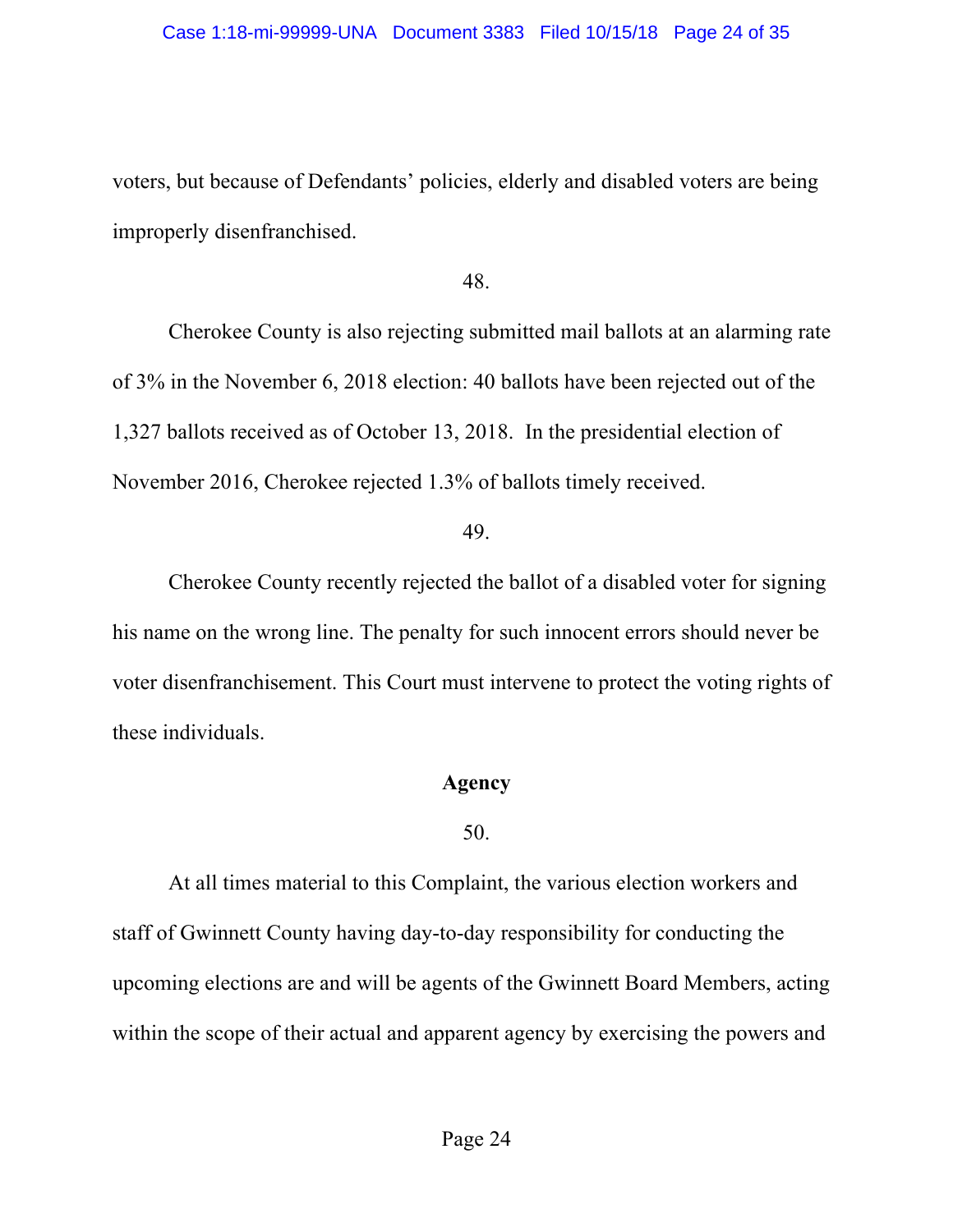duties of the Gwinnett Board Members to conduct elections in Gwinnett County,

subject to oversight and enforcement powers of the Secretary and the State Board

Members.

# **COUNT I: FUNDAMENTAL RIGHT TO VOTE 42 U.S.C. § 1983**

# **Threatened Infringement of the Fundamental Right to Vote in Violation of the Fourteenth Amendment's Guarantee of (Substantive) Due Process (Against All Defendants)**

51.

Plaintiffs incorporate and reallege each of the foregoing paragraphs.

52.

The right of all eligible citizens to vote in public elections is a fundamental right of individuals that is protected by the United States Constitution and incorporated against the States by the Due Process Clause of the Fourteenth Amendment.

53.

Inherent in individuals' fundamental right to vote is the right to have one's vote counted and reported correctly and to be as effective as the votes cast by other voters in the same election.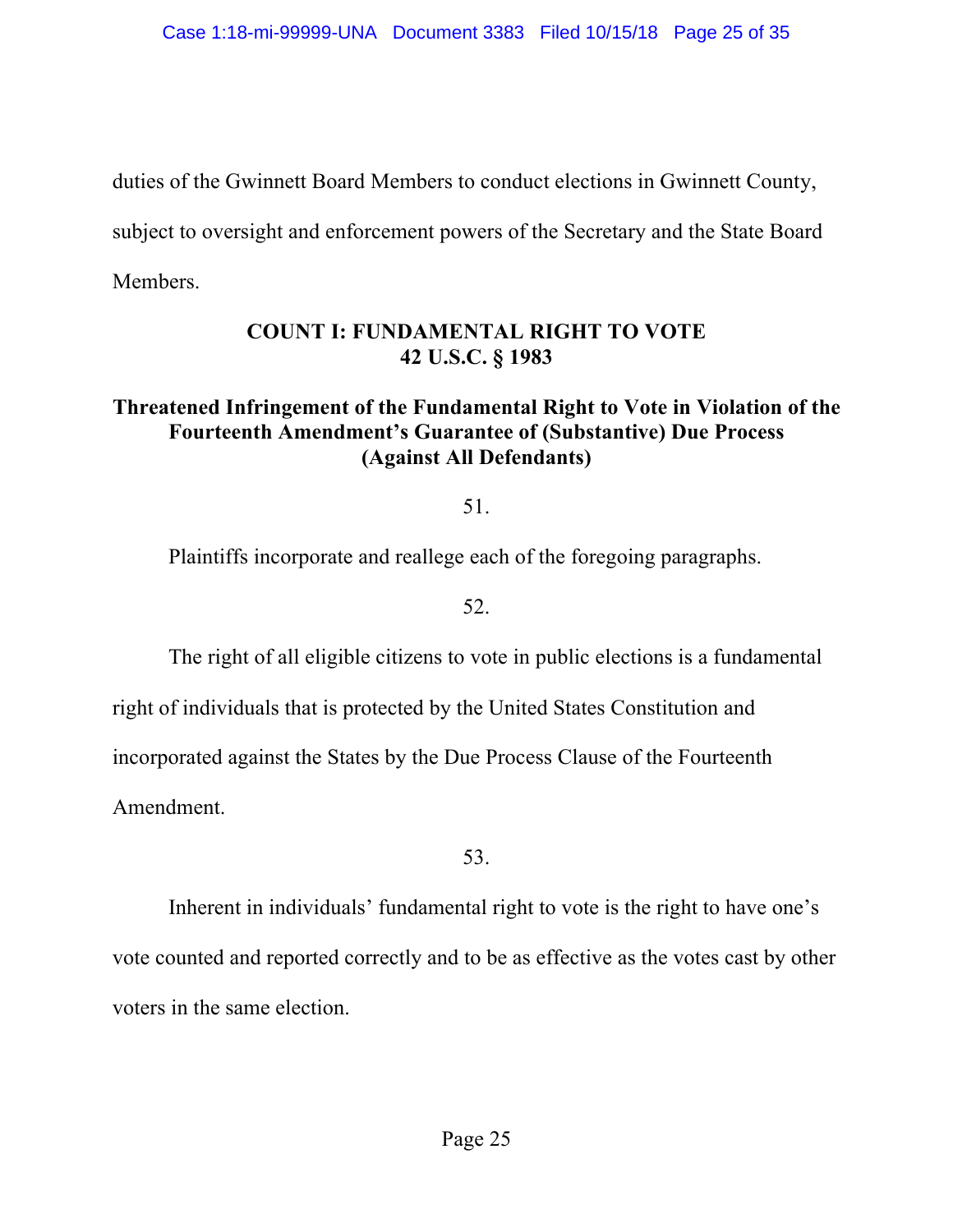By not giving electors who vote by mail a reasonable opportunity to cure rejected applications for mail ballots, among other things, the Defendants will knowingly and severely burden and infringe upon the fundamental right to vote of the Plaintiffs and other, similarly-situated voters.

#### 55.

These imminently threatened severe burdens and infringements on the fundamental right to vote that will be caused by Defendants' conduct are not outweighed or justified by, and are not necessary to promote, any substantial or compelling state interest that cannot be accomplished by other, less restrictive means.

### 56.

The foregoing imminently threatened injuries, burdens, and infringements that will be caused by Defendants' conduct will violate the fundamental right to vote of the Plaintiffs.

## 57.

Requiring Plaintiffs and other, similarly-situated voters to suffer severe burdens and infringements upon their constitutional right to vote as a condition of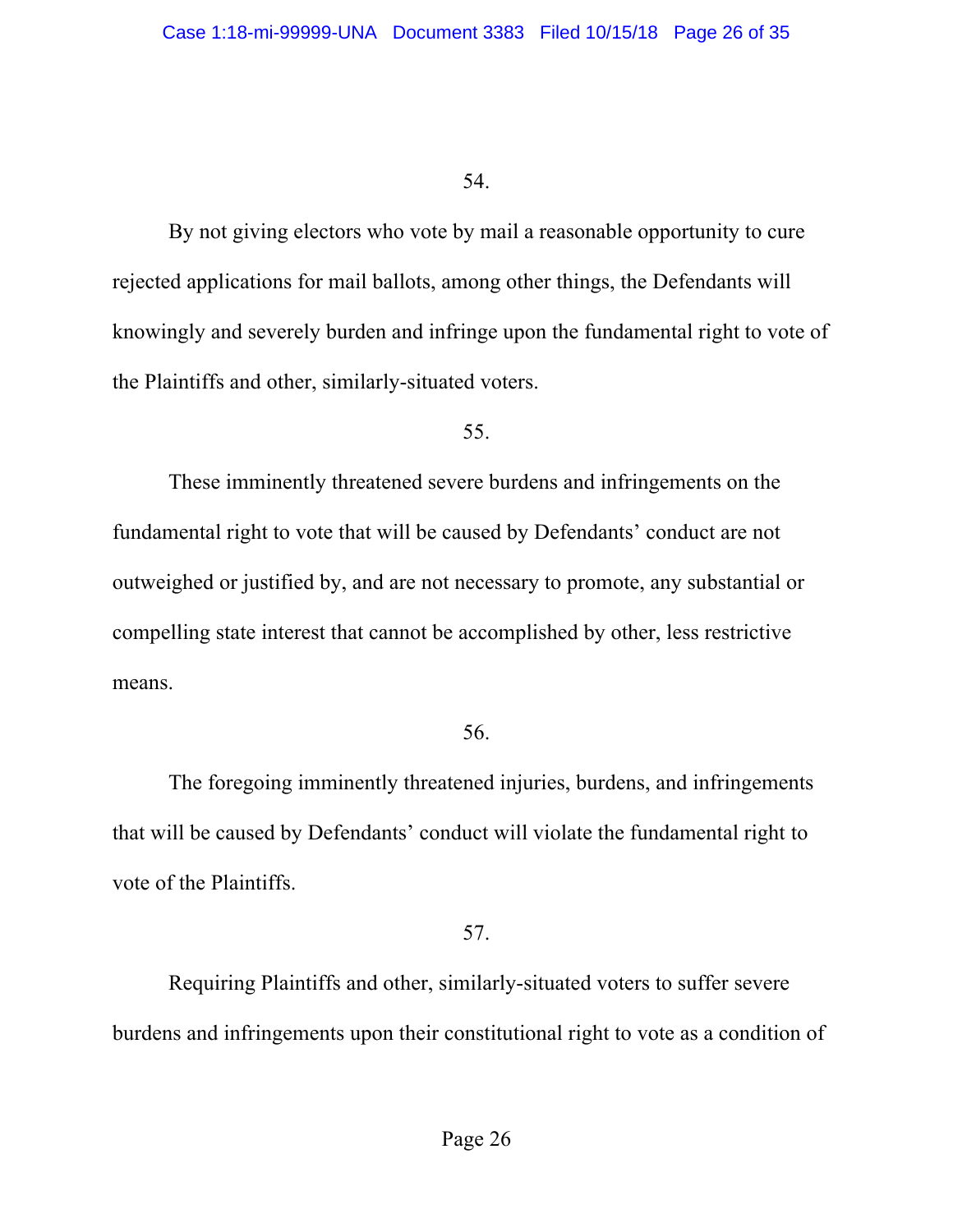being able to enjoy the benefits and conveniences of being permitted to cast their ballots by mail violates the unconstitutional-conditions doctrine.

58.

The foregoing violations will occur as a consequence of Defendants acting under color of state law. Accordingly, Plaintiffs are entitled to prospective declaratory and injunctive relief against Defendants pursuant to 42 U.S.C. § 1983.

59.

Unless Defendants are enjoined by this Court, the Plaintiffs will have no adequate legal, administrative, or other remedy by which to prevent or minimize the irreparable, imminent injury that is threatened by Defendants' intended conduct. Accordingly, injunctive relief against these Defendants is warranted.

# **COUNT II: EQUAL PROTECTION 42 U.S.C. § 1983**

# **Threatened Infringement of the Fourteenth Amendment's Guarantee of Equal Protection (Against All Defendants)**

60.

Plaintiffs incorporate and reallege each of the foregoing Paragraphs.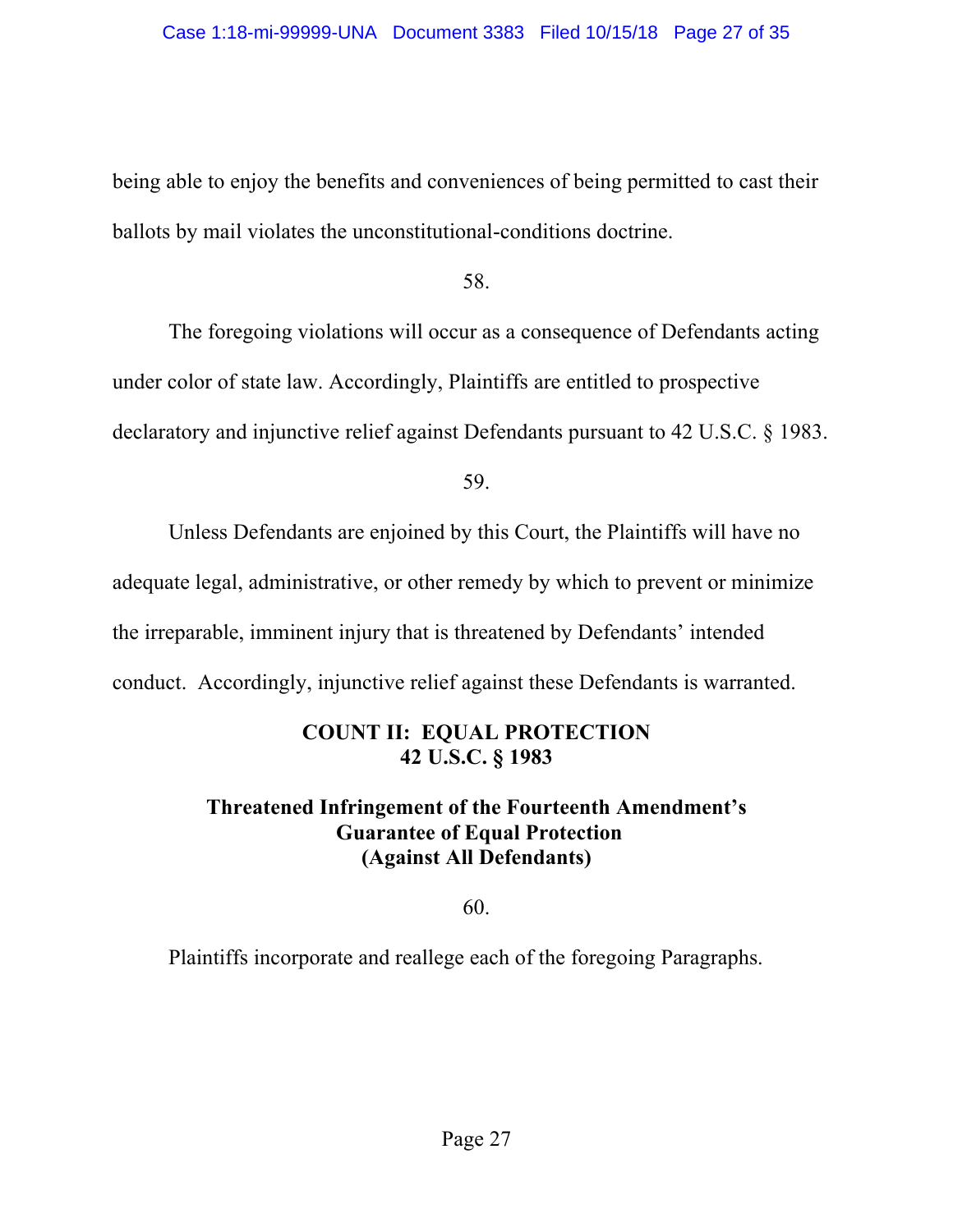Defendants knowingly treat electors who vote by mail, including Plaintiffs, differently than other, similarly situated electors voting in the same election and jurisdiction who vote in person.

## 62.

In addition, as shown by the substantial difference in rejection rates between the counties, electors who vote by mail in some counties are far more likely to be disenfranchised than electors who vote by mail in other counties. Further, Defendant Kemp and the Defendant State Board Members have done nothing to ensure that uniform rules are provided to assure that Georgia mail voters are treated equally regardless of the county in which they reside.

## 63.

Because of this differential treatment, Plaintiffs who attempt to vote by mail will suffer greater and more severe burdens and infringements on their underlying substantive rights—namely, the fundamental right to vote—than will other, similarly situated voters in the same jurisdiction in the same elections.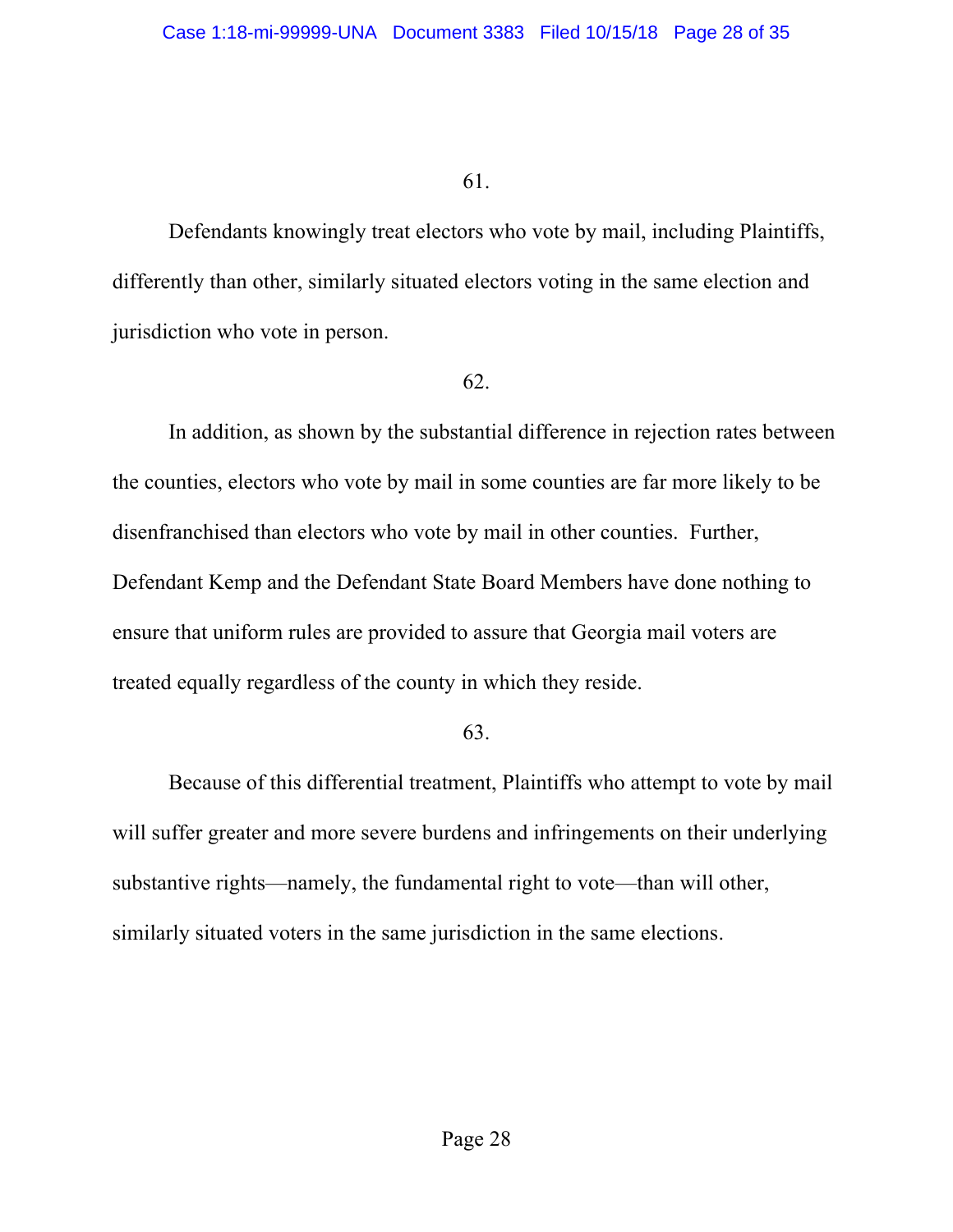Defendants' unequal treatment of voters, including Plaintiffs, is not justified by, and is not necessary to promote, any substantial or compelling state interest that cannot be accomplished by other, less restrictive means.

## 65.

The foregoing imminently threatened injuries, burdens, and infringements that will be caused by Defendants' conduct will violate the Equal Protection Clause of the Fourteenth Amendment.

## 66.

Requiring Plaintiffs and other, similarly-situated voters to be deprived of their constitutional right to equal protection of the laws as a condition of being able to enjoy the benefits and conveniences of voting by mail ballot violates the unconstitutional-conditions doctrine.

## 67.

The foregoing violations will occur as a consequence of Defendants acting under color of state law. Accordingly, Plaintiffs are entitled to prospective declaratory and injunctive relief against Defendants pursuant to 42 U.S.C. § 1983.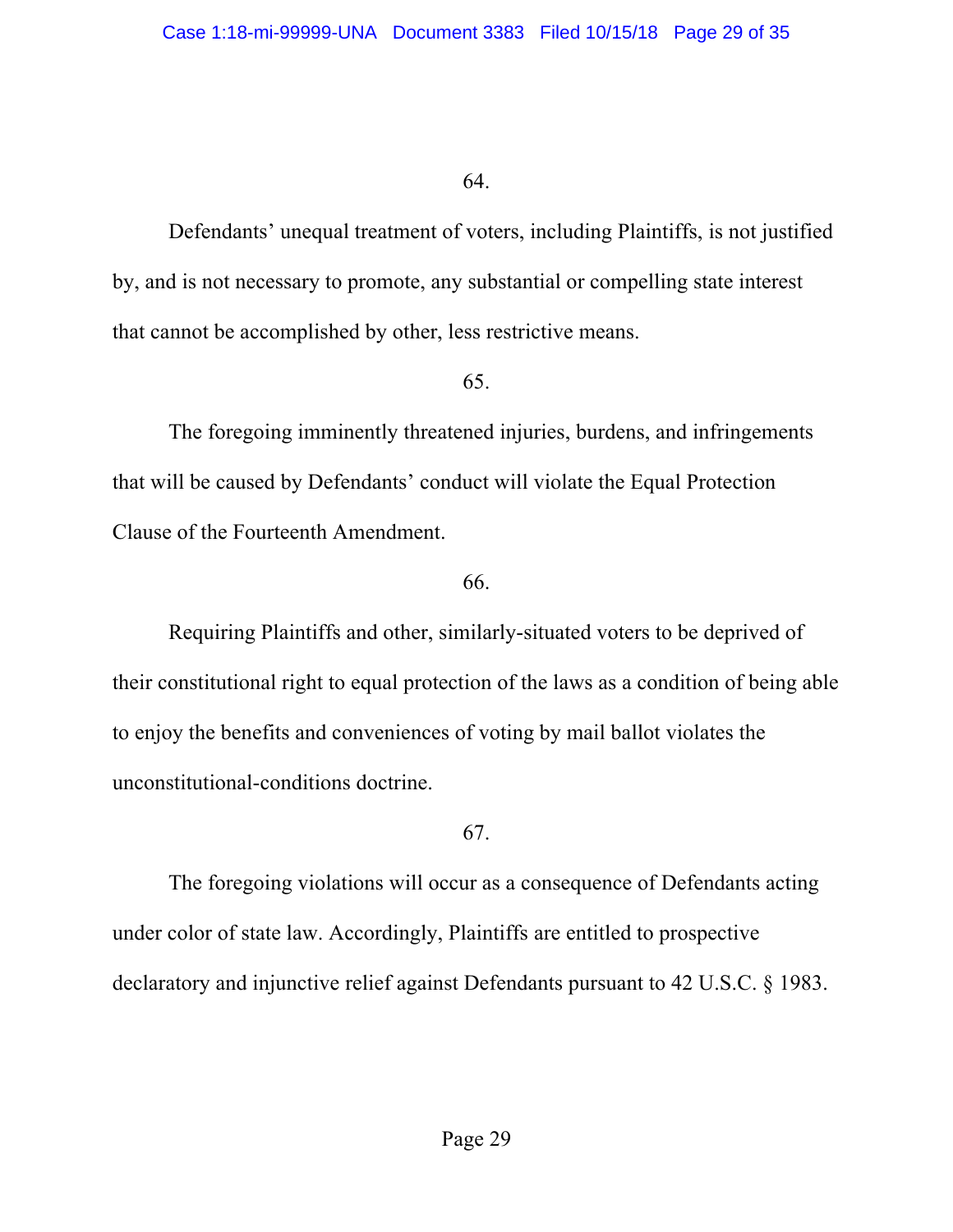Unless Defendants are enjoined by this Court, the Plaintiffs will have no adequate legal, administrative, or other remedy by which to prevent or minimize the irreparable, imminent injury that is threatened by Defendants' intended conduct. Accordingly, injunctive relief against these Defendants is warranted.

## **PRAYER FOR RELIEF**

**WHEREFORE**, Plaintiffs respectfully request the following relief:

# **A. INJUNCTIVE RELIEF**

Plaintiffs pray that the Court enter a preliminary and permanent injunction ordering Secretary Kemp and the State Election Board Members to direct all County Election Superintendents:

1. To make a determination of eligibility for each mail ballot application within three business days of receipt of the electors' application. If the County Election Officials find an application defective, the County Election Officials shall, within one business day of making such determination, (a) send the applicant by first class mail a new application and notification informing the applicant in writing of the grounds of rejection and instructions for the cure of defects; and (b) if the applicant has provided a telephone number, call the applicant, *and* if the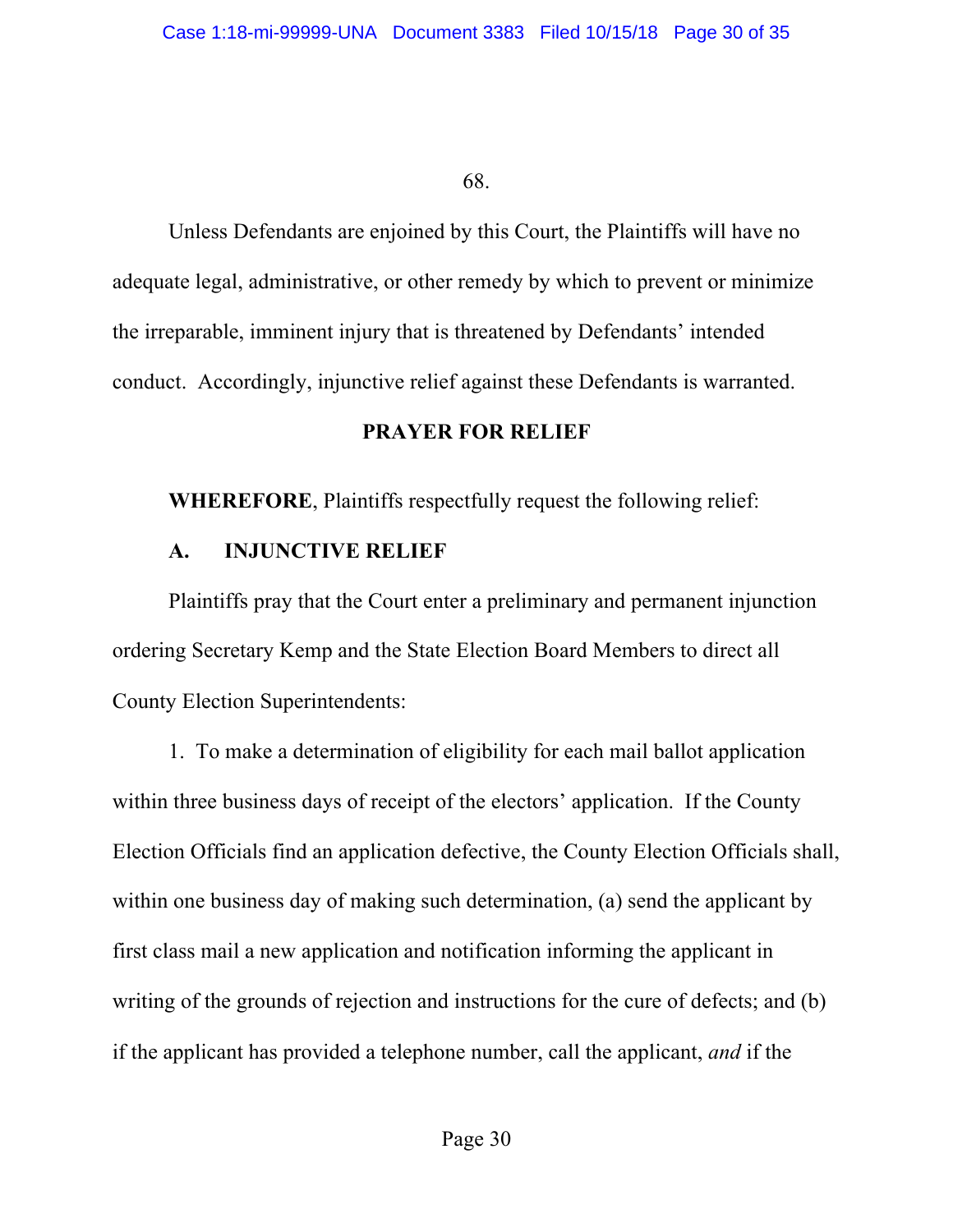applicant has provided an email address, email the applicant, and inform the applicant of the grounds of ineligibility and instruction for the cure of such ineligibility. The notification shall include instructions for tracking the status and progress of the application and ballot issuance on the Secretary of State's website;

2. To make a determination of eligibility for each mail ballot received within three business days of receipt of the electors' ballot. If the County Election Officials reject a mail ballot, the County Election Officials shall within one business day of rejecting said mail ballot (a) send the elector by first class mail a notification informing the elector in writing of the grounds of such rejection, instructions for the cure of such rejection, and notification that the elector may cure such rejection at any point up to the close of business on the Friday after Election Day; and (b) if the elector has provided a telephone number, call the elector, *and* if the elector has provided an email address, email the elector, and inform the elector of the grounds of rejection and instruction for the cure of such rejection, and notification that the elector may cure such rejection up to the close of business on the Friday after Election Day. The notification shall include instructions for tracking the status and progress of the ballot acceptance on the Secretary of State's website;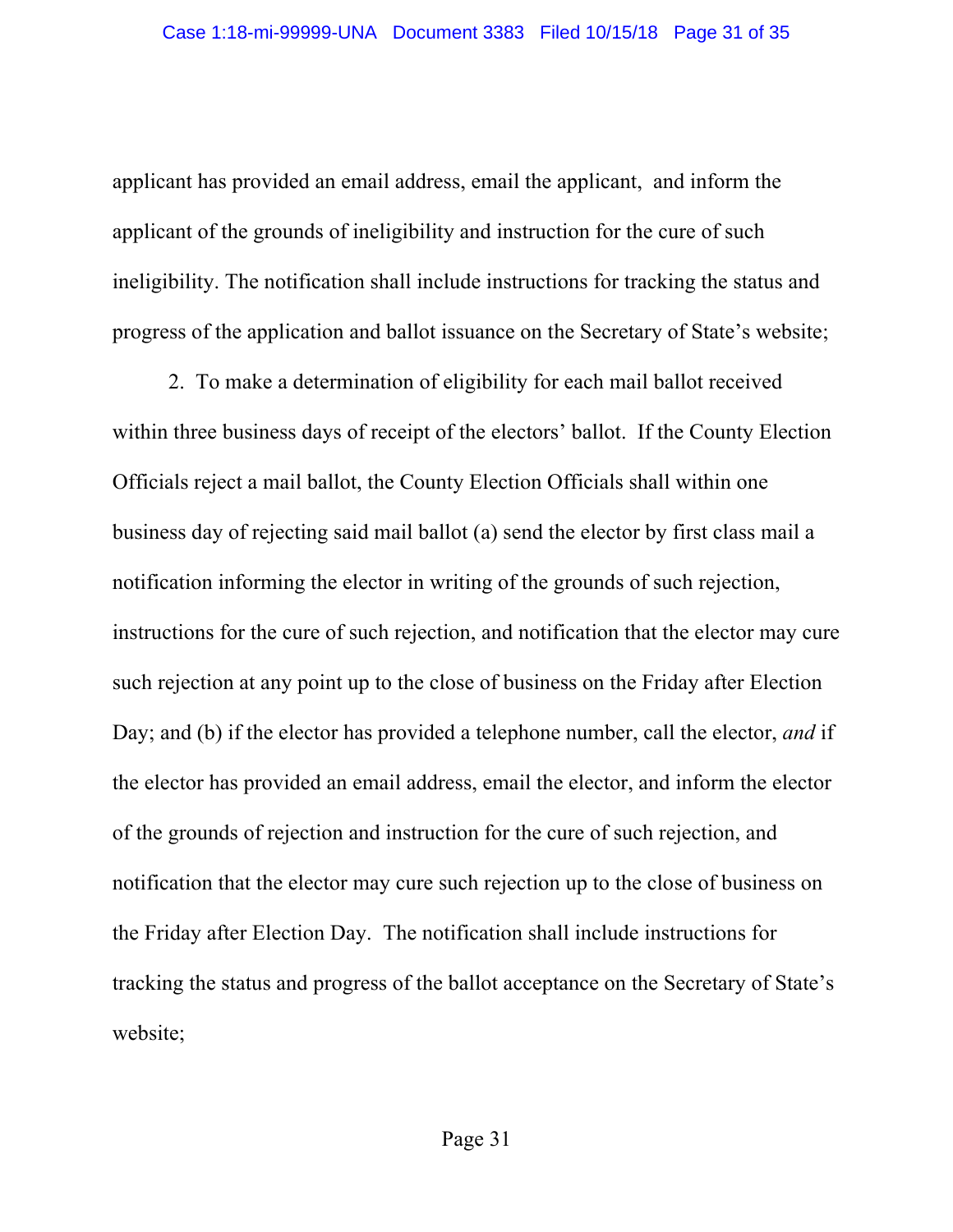3. To not reject a ballot for the reason of a signature discrepancy unless and until it has been reviewed by the Signature Review Committee (as described below) and the Signature Review Committee has determined that the signature does not appear to be valid. The Signature Review Committee shall be appointed by the bi-partisan county election board, or other superintendent when there is no county election board, and composed of an equal number of members from the two parties represented on the county election board, with an adequate number of members to serve alternately throughout the mail ballot receipt period. Two members of the Signature Review Committee, one from each party appointing members, shall promptly review all oath signatures that are set aside by election officials as discrepant signatures. No ballot shall be rejected without the agreement of both members of the Signature Review Committee. Signatures determined to be discrepant by only a single party's appointed member shall be approved and the ballot accepted for counting;

4. To allow an elector receiving an official absentee ballot to vote his or her absentee ballot until 7 p.m. on the day of the primary or the election by personally delivering same to the board of registrars or to the absentee ballot clerk or, if the delivery is made on Election Day, to the elector's voting precinct, and shall allow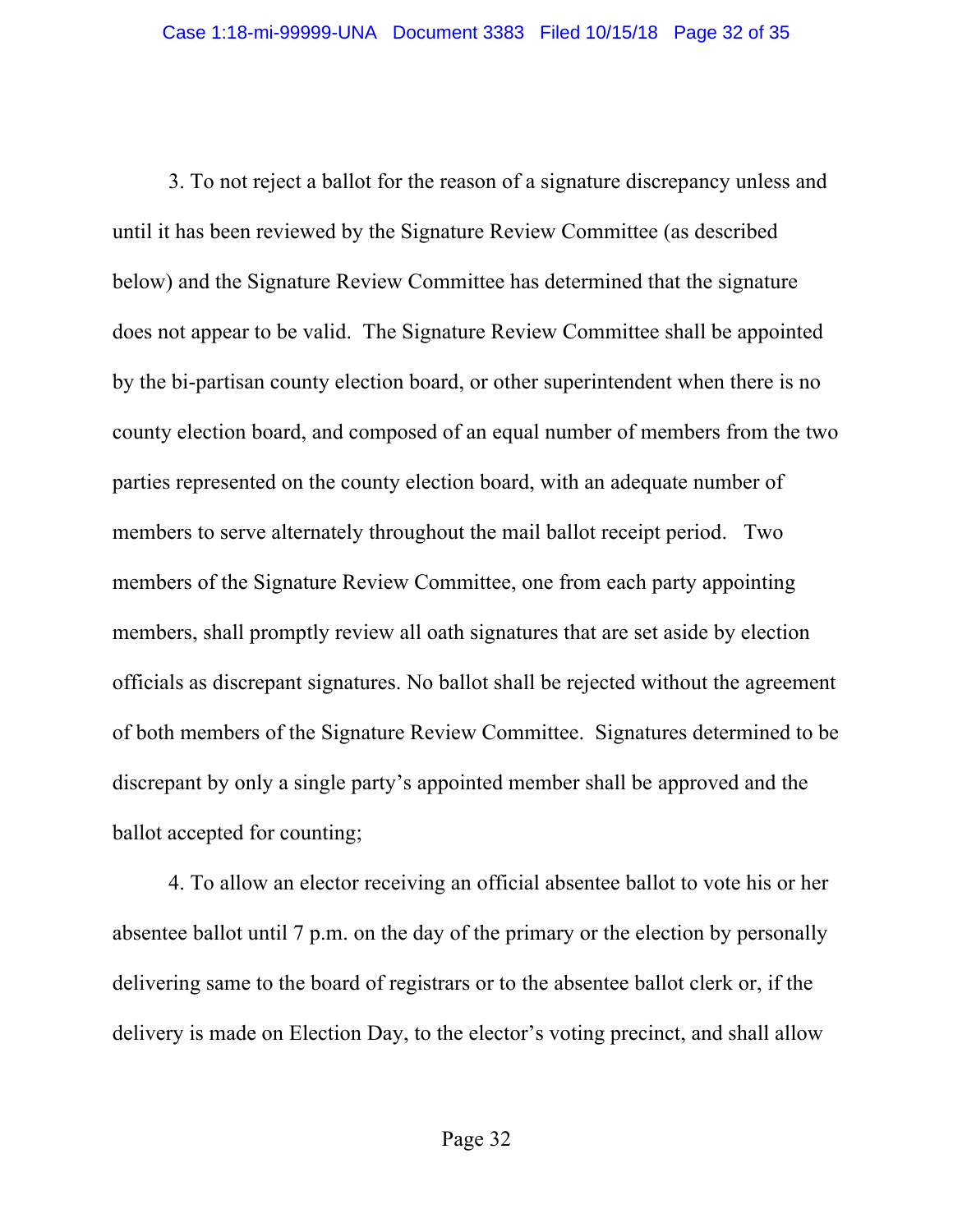delivery by a physically disabled elector to be made within said deadlines provided such delivery is otherwise made in accordance with O.C.G.A. § 21-2-385(a);

5. To not reject any mail ballot solely because of an incorrect or missing year of birth and to accept any mail ballot that was previously rejected for the sole reason of an incorrect or missing year of birth;

6. To review all mail ballot applications and mail ballots rejected to date for the November 6, 2018 election and immediately apply the relief requested in Paragraph 1 through 5, above, for each rejection; and

7. To ensure that pollwatchers who are authorized to observe elections also have the opportunity to observe the process of absentee application and absentee ballot processing, signature, scanning of voted ballots and chain of custody controls.

## **B. ADDITIONAL RELIEF**

Plaintiffs further pray:

1. That the Court retain jurisdiction to ensure all Defendants' ongoing compliance with the Orders entered by the Court in this case;

2. That the Court grant Plaintiffs an award of their reasonable attorney's fees, costs, and expenses incurred in this action pursuant to 42 U.S.C. § 1988; and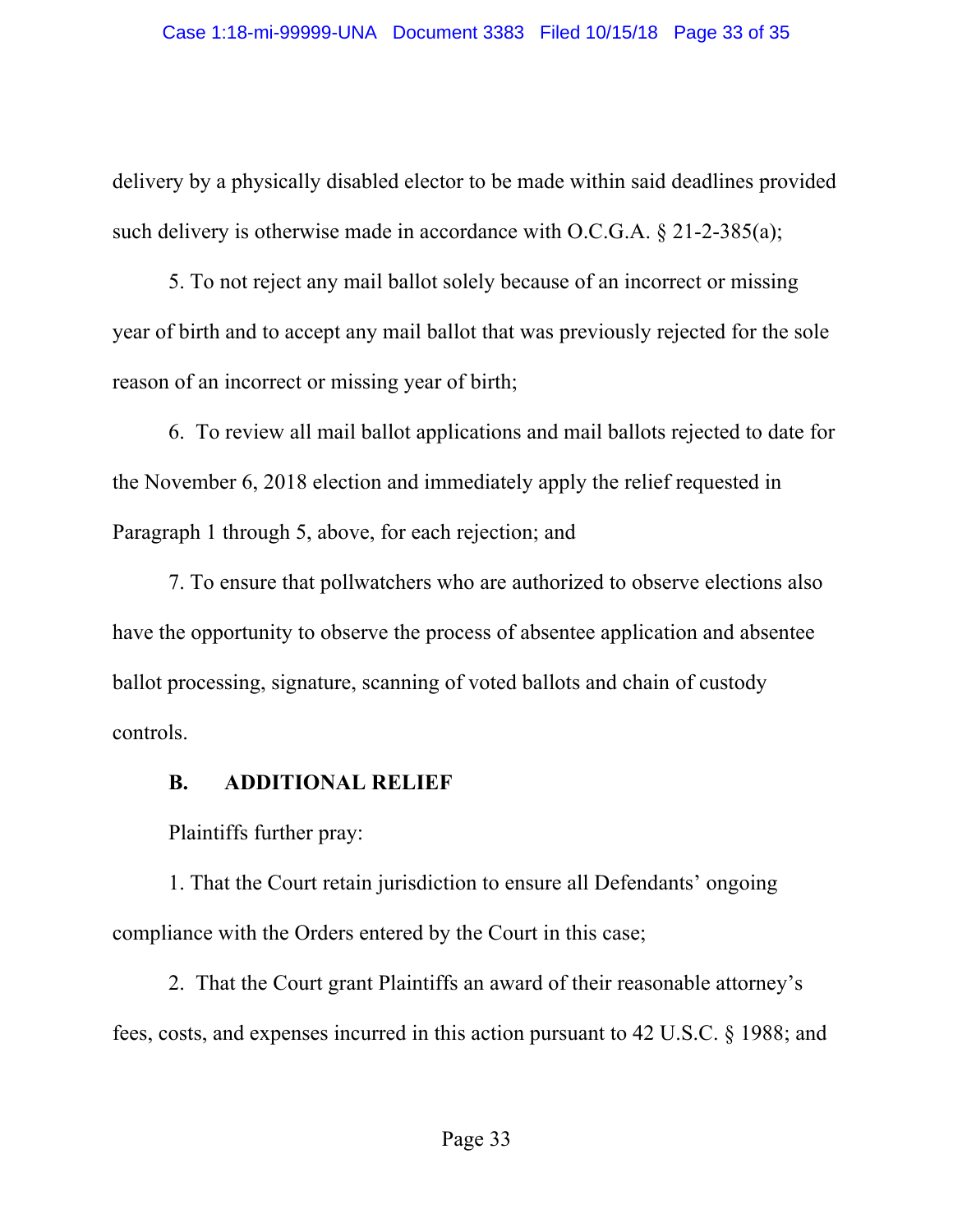3. That the Court grant Plaintiffs such other relief as the Court deems just and proper.

Respectfully submitted this 15<sup>th</sup> day of October, 2018.

*/s/ Bruce P. Brown*  Bruce P. Brown Georgia Bar No. 064460 bbrown@brucepbrownlaw.com Bruce P. Brown Law LLC 1123 Zonolite Rd. NE Suite 6 Atlanta, Georgia 30306 (404) 881-0700 *Attorney for Plaintiffs*